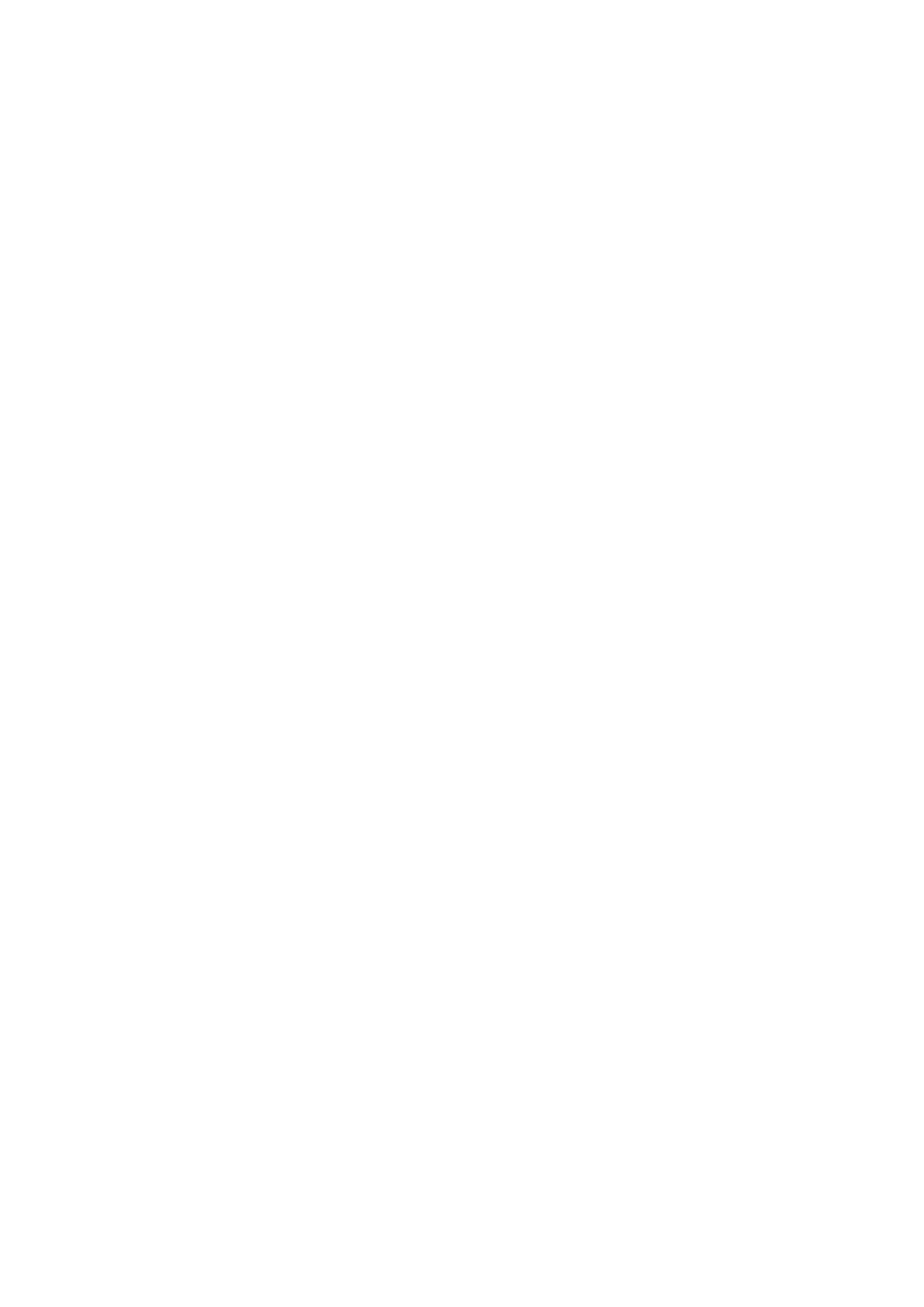# **TRANSPORT, HOUSING AND LOCAL GOVERNMENT COMMITTEE**

| Chair                  | Mr Howard Hobbs MP, Member for Warrego                                                                             |
|------------------------|--------------------------------------------------------------------------------------------------------------------|
| <b>Deputy Chair</b>    | Mrs Desley Scott MP, Member for Woodridge                                                                          |
| <b>Members</b>         | Mr John Grant MP, Member for Springwood                                                                            |
|                        | Mr Darren Grimwade MP, Member for Morayfield                                                                       |
|                        | Mr Carl Judge MP, Member for Yeerongpilly                                                                          |
|                        | Mr Anthony Shorten MP, Member for Algester                                                                         |
|                        | Mr Jason Woodforth MP, Member for Nudgee                                                                           |
|                        |                                                                                                                    |
| <b>Committee Staff</b> | Ms Kate McGuckin, Research Director                                                                                |
|                        | Ms Danielle Cooper, Principal Research Officer                                                                     |
|                        | Ms Rachelle Stacey, Principal Research Officer                                                                     |
|                        | Ms Lisa Van Der Kley, Executive Assistant                                                                          |
|                        | Ms Debbie Mohi, Executive Assistant                                                                                |
| <b>Contact details</b> | Transport, Housing and Local Government Committee<br><b>Parliament House</b><br>George Street<br>Brisbane Qld 4000 |
| <b>Telephone</b>       | +61 7 3406 7486                                                                                                    |
| Fax                    | +61 7 3406 7070                                                                                                    |
| <b>Email</b>           | thlgc@parliament.qld.gov.au                                                                                        |
| Web                    | www.parliament.qld.gov.au/thlgc                                                                                    |

#### **Acknowledgements**

The Committee wishes to acknowledge the assistance provided by the Department of Transport and Main Roads, the Department of Housing and Public Works, and the Department of Local Government, Community Recovery and Resilience during the course of the Committee's inquiry.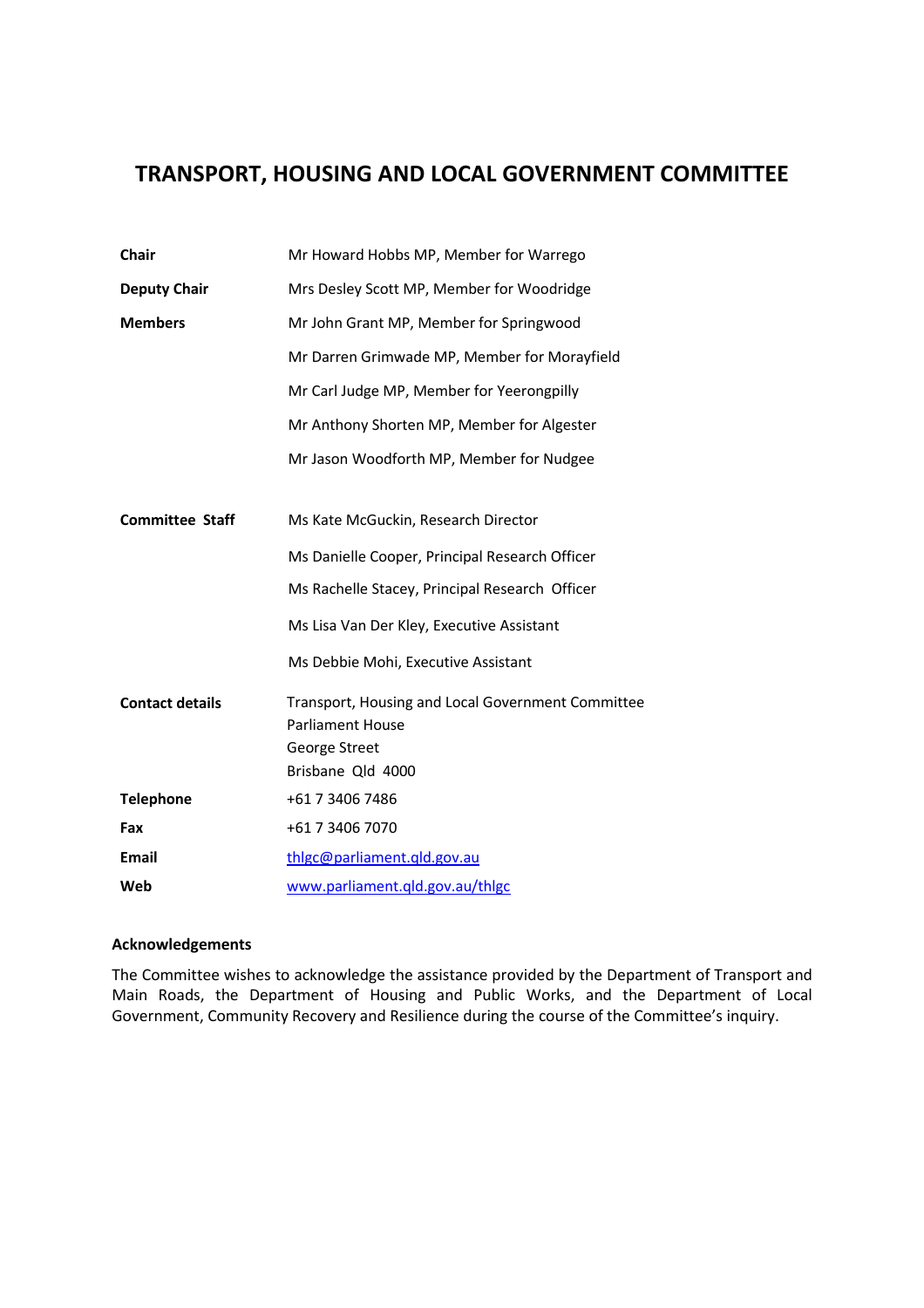# **Chair's Foreword**

This report presents a summary of the Committee's examination of the Budget Estimates for the 2013-14 financial year.

Consideration of the Budget Estimates allows for the public examination of both the responsible Minister and Chief Executive Officers of agencies within the Committee's portfolio area. This examination was undertaken through a process of questions on notice and public hearing.

The Committee has made one recommendation as follows:

 that the proposed expenditure, as detailed in the Appropriation Bill 2013 for the Committee's areas of responsibility, be agreed to by the Legislative Assembly without amendment.

On behalf of the Committee, I wish to thank each Minister and their departmental officers for their cooperation in providing information to the Committee throughout this process.

I would also like to thank the Members of the Committee for their hard work and valuable contribution and the Committee's secretariat for their assistance and support through the process.

Munsoll

Howard Hobbs MP Chair

August 2013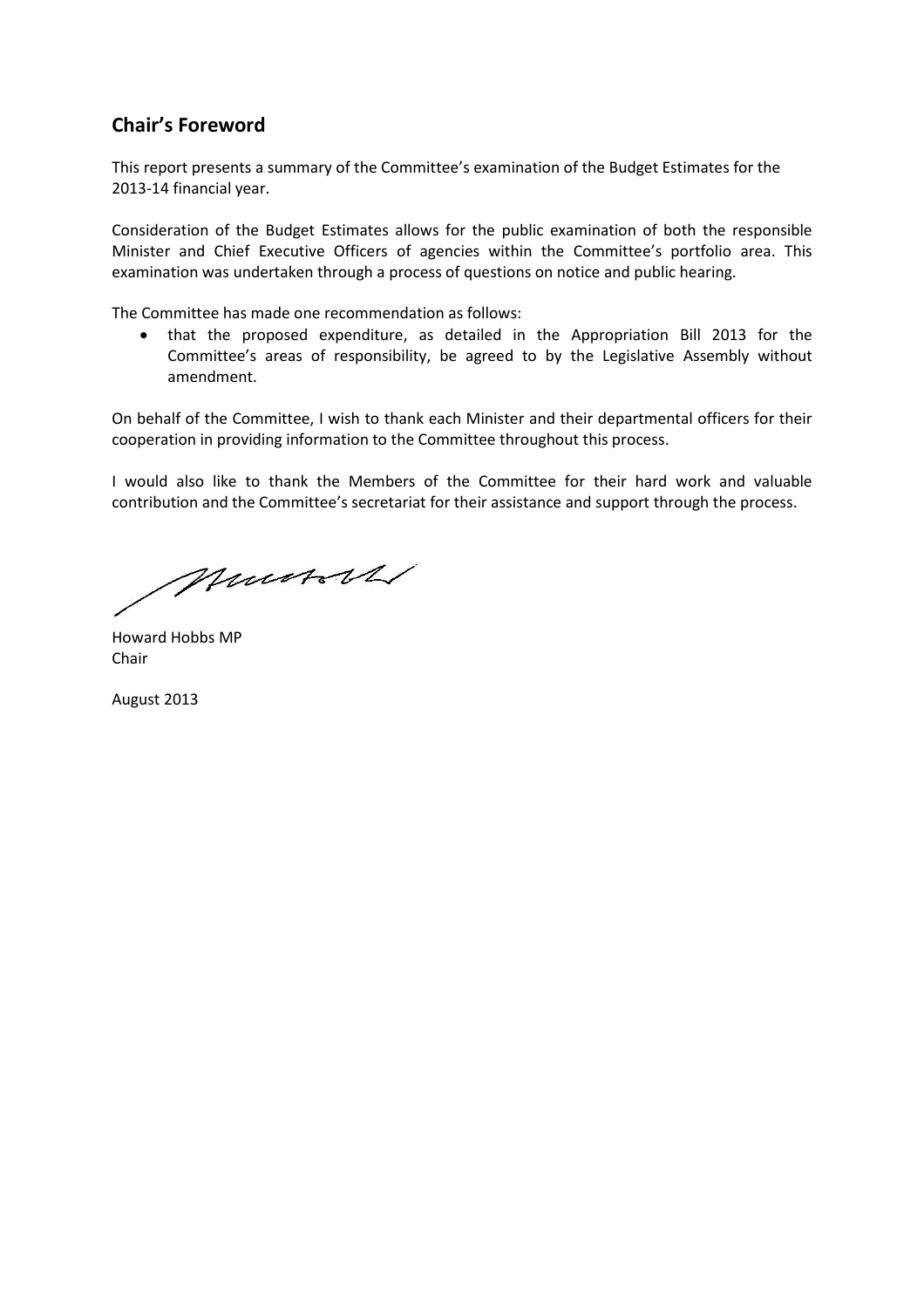# **1. Introduction**

#### *1.1 Role of the Committee*

The Transport, Housing and Local Government Committee (the Committee) is a portfolio committee of the Queensland Parliament required under section 88 of the *Parliament of Queensland Act 2001* and established under the Standing Rules and Orders. The Committee's areas of responsibility include transport, main roads, housing, public works, local government and community recovery and resilience.<sup>1</sup>

On 4 June 2013, the Appropriation Bill 2013 and the estimates for the Committee's areas of responsibility were referred to the Committee for investigation and report.<sup>2</sup>

On 25 July 2013, the Committee conducted a public hearing and took evidence about the proposed expenditure from the Minister for Transport and Main Roads, the Minister for Housing and Public Works, the Minister for Local Government, Community Recovery and Resilience, and other witnesses. A copy of the transcript of the Committee's hearing can be accessed at:

http://www.parliament.qld.gov.au/documents/hansard/2013/2013\_07\_25\_EstimatesTHC.pdf

### *1.2 Aim of this report*

The Committee considered the estimates referred to it by using information contained in:

- budget papers
- **answers to pre-hearing questions on notice**
- **E** evidence taken at the hearing and
- additional information given in relation to answers.

This report summarises the estimates referred to the Committee and highlights some of the issues the Committee examined.

Prior to the public hearing, the Committee provided the Minister for Transport and Main Roads, the Minister for Housing and Public Works and the Minister for Local Government, Community Recovery and Resilience with questions on notice in relation to the estimates. Responses to all the questions were received.

Answers to the Committee's pre-hearing questions on notice, documents tabled during the hearing, answers and additional information provided by Ministers after the hearing, and minutes of the Committee's meetings are included in a volume of additional information tabled with this report.

#### *1.3 Other Members participation*

Mr Curtis Pitt MP, Member for Mulgrave, replaced Mrs Desley Scott MP, Member for Woodridge, on the Committee for the period between 9.00am and 12.00pm of the estimates hearing. The following Members also participated in the hearing with the leave of the Committee:

- Ms Verity Barton MP, Member for Broadwater
- **Ms Annastacia Palaszczuk MP, Leader of the Opposition and Member for Inala**
- **Ms Jackie Trad MP, Member for South Brisbane**
- **Mr Bill Byrne MP, Member for Rockhampton**
- **Mr Tim Mulherin MP, Member for Mackay**
- Ms Jo-Ann Miller MP, Member for Bundamba

<sup>1</sup> Schedule 6 – Portfolio Committees, *Standing Rules and Orders of the Legislative Assembly* as amended 14 February 2013.

 $^2$  Standing Order 177 provides for the automatic referral of the Annual Appropriation Bills to portfolio committees once the Bills have been read a second time.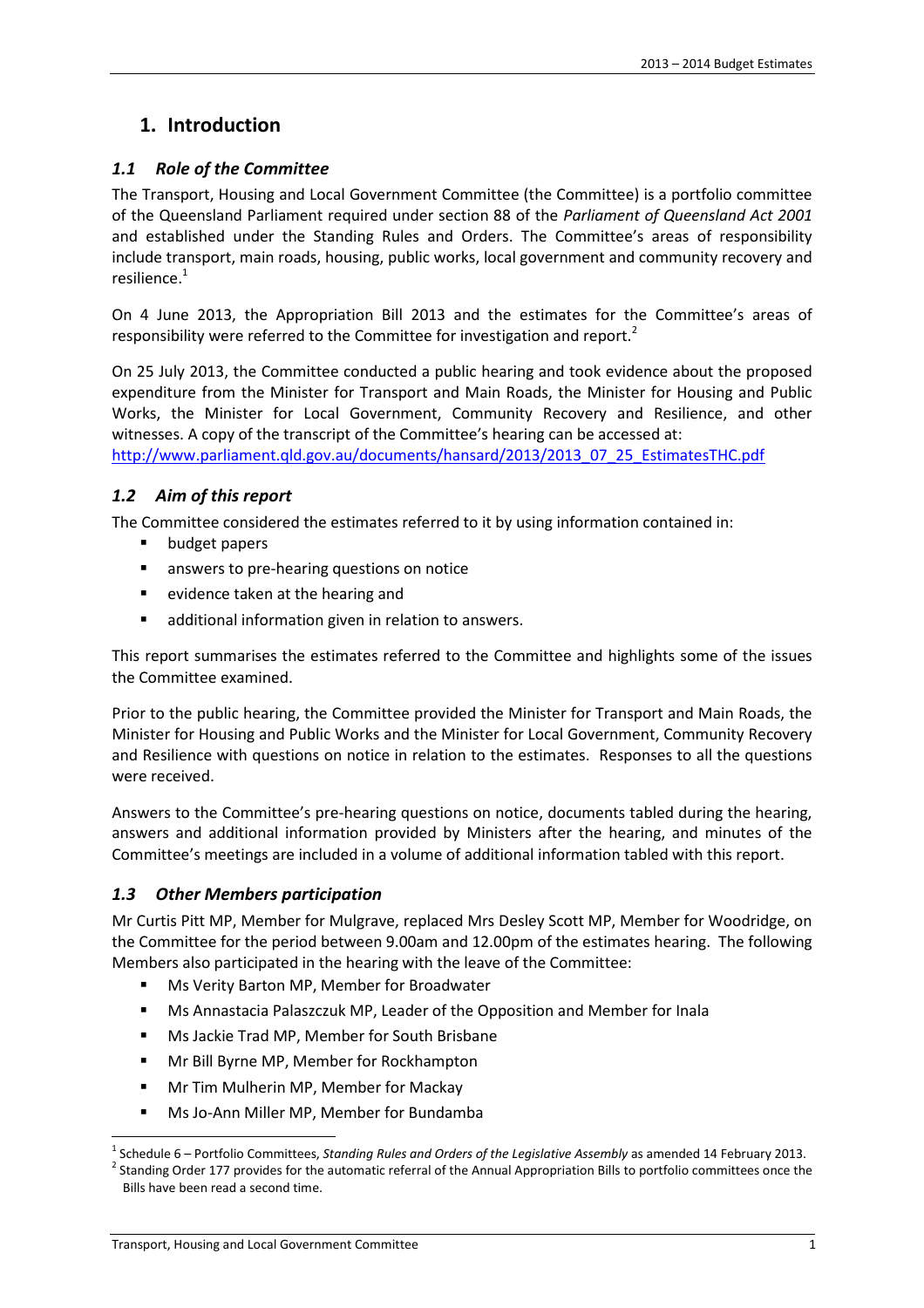# **2. Recommendation**

Pursuant to Standing Order 187(1), the Committee must state whether the proposed expenditures referred to it are agreed to.

#### **Recommendation 1**

The Committee recommends that the proposed expenditure, as detailed in the Appropriation Bill 2013 for the Committee's areas of responsibility, be agreed to by the Legislative Assembly without amendment.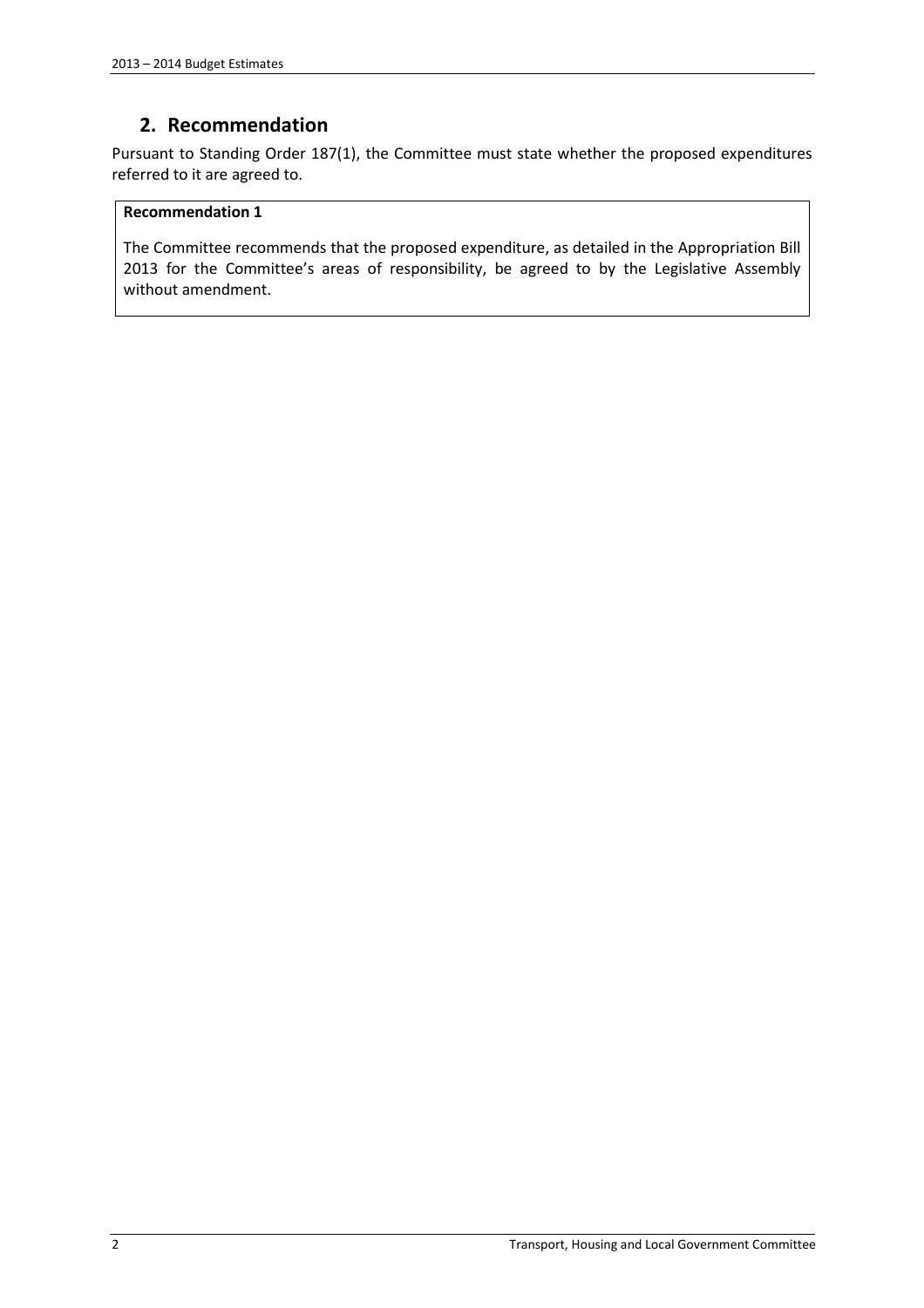# **3. Minister for Transport and Main Roads**

The Minister for Transport and Main Roads (the Minister) is responsible for the Department of Transport and Main Roads (the Department), its commercialised business unit RoadTek, and its statutory body the Gold Coast Waterways Authority.<sup>3</sup>

The *Transport Operations (Translink Transit Authority) Act 2008* was repealed on 1 January 2013 and the former Translink Transit Authority ceased to exist as a legal entity from that date. Therefore, the information provided in this report only reflects the operations of the Translink Transit Authority for the period 1 July 2012 to 31 December 2012.

#### **3.1 Department of Transport and Main Roads**

The Department aims to "plan, manage and deliver Queensland's integrated transport environment to achieve sustainable transport solutions for road, rail, air and sea."<sup>4</sup> The Department was restructured in the latter half of 2012 resulting in the previous five service areas (2012-13 Service Delivery Statement (SDS)) being collapsed into four new service areas (2013-14 SDS). The new service areas align with the Department's new divisions and with the business objectives in the *Transport and Main Roads Strategic Plan 2013-17*. 5 The four service areas are:

- **Transport system investment planning and programming**
- **Transport infrastructure management and delivery**
- Transport safety, regulation and customer service
- Passenger transport services.<sup>6</sup>

In addition, the Department will administer funds on behalf of the Government which for 2013-14 will include:

- the State-wide driver licensing system
- **n** marine licensing system and
- **vehicle and vessel registration systems.**

The following table taken from the Appropriation Bill 2013 compares the appropriations for the Department of Transport and Main Roads for 2012-13 and 2013-14.

| <b>Appropriations</b> | 2012-13<br>\$'000 | 2013-14<br>\$'000 |
|-----------------------|-------------------|-------------------|
| Controlled Items      |                   |                   |
| departmental services | 3,509,579         | 4,571,990         |
| equity adjustment     | 2,007,707         | 1,141,580         |
| Administered Items    | 1,483,771         | 78,037            |
| Vote                  | 7,001,057         | 5,791,607         |

*Source*: Appropriation Bill 2013, Schedule 2, p. 12.

In 2013-14, budgeted capital purchases for the Transport and Main Roads portfolio<sup>7</sup> is \$5.599 billion.<sup>8</sup> The Department's budgeted capital purchases for 2013-14 total \$4.369 billion.<sup>9</sup> The

 $^3$  State Budget 2013-14, Service Delivery Statements, Department of Transport and Main Roads, p.1.

<sup>&</sup>lt;sup>4</sup> http://www.tmr.qld.gov.au/About-us/Our-organisation.aspx; accessed 11 July 2013

<sup>&</sup>lt;sup>5</sup> State Budget 2013-14, Service Delivery Statements, Department of Transport and Main Roads, p.9.

<sup>&</sup>lt;sup>6</sup> State Budget 2013-14, Service Delivery Statements, Department of Transport and Main Roads, p.1.

 $^7$  The portfolio includes the Department, Queensland Rail Limited, Far North Queensland Ports Corporation Limited, Gladstone Ports Corporation Limited, North Queensland Bulk Ports Corporation Limited, Port of Townsville Limited, RoadTek and the Gold Coast Waterways Authority.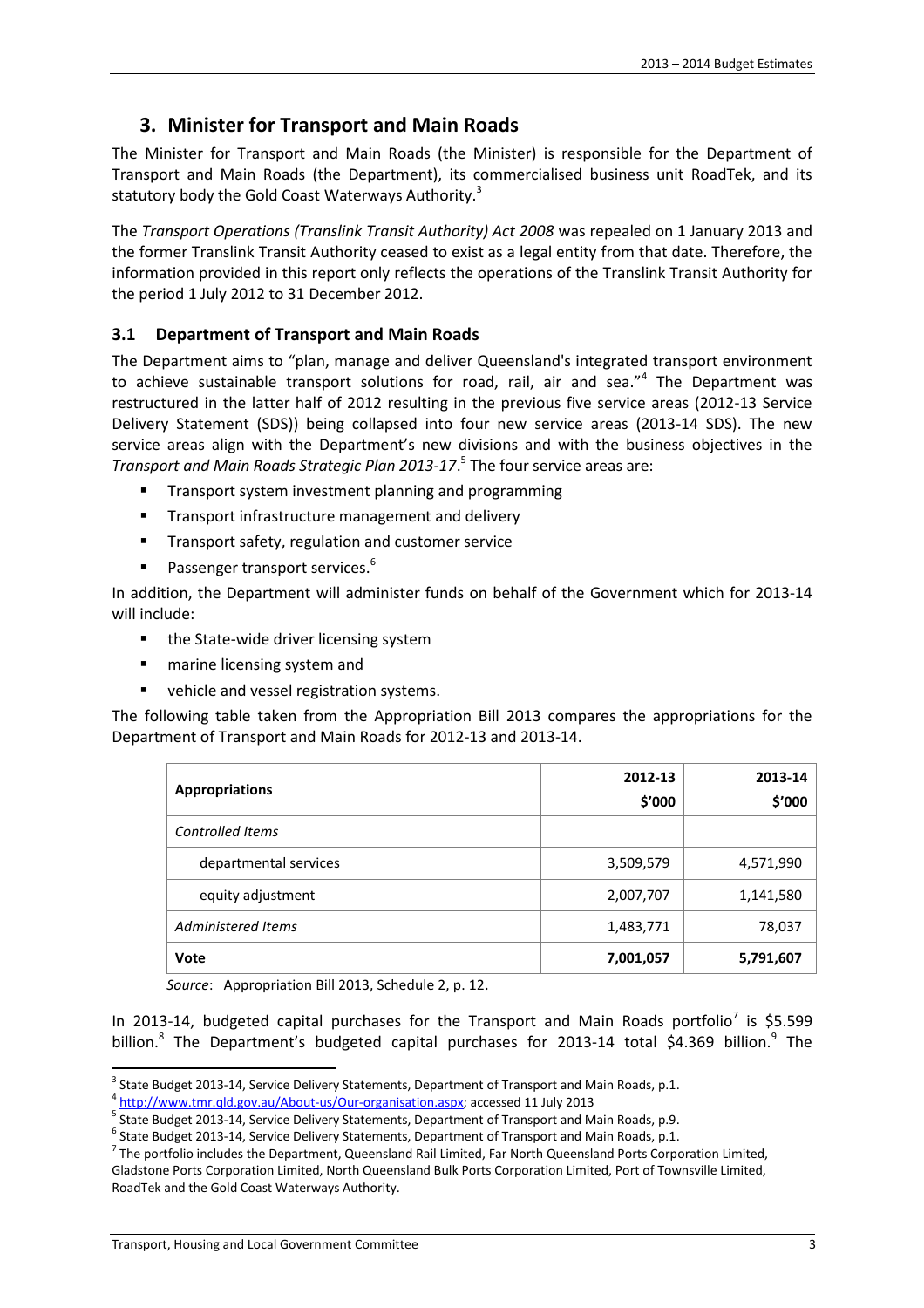Department's capital purchases will primarily focus on significant investment in transport infrastructure to support Queensland's growing population<sup>10</sup> and in restoration work to rebuild the transport network following the significant damage resulting from recent natural disasters.<sup>11</sup> The capital works program for the Department will include:

- \$1.934 billion towards capital recovery and reconstruction works resulting from natural disaster events throughout the State over the last three years
- \$178.8 million to continue the construction of the Gold Coast Rapid Transit System
- **5170.6 million towards the construction of the Moreton Bay Rail Link**
- **565 million towards the duplication of the Bruce Highway (Cooroy to Curra)**
- \$45.8 million to continue the construction of auxiliary lanes on the Centenary Motorway, adjacent to the Darra to Springfield rail project
- \$33.7 million to complete the construction of a deviation between Sandy Corner and Collinsons Lagoon on the Bruce Highway
- \$15.8 million to continue the extension of the South East Busway from Eight Mile Plains Station to Priestdale Road, Rochedale South.

The following table shows a comparison of the budgets for 2012-13 and 2013-14 for the Department of Transport and Main Roads<sup>12</sup>:

| Agency                                                                         | 2012-13 Adjusted<br>\$'000 | 2013-14<br>\$′000  |
|--------------------------------------------------------------------------------|----------------------------|--------------------|
| Department of Transport and Main Roads<br>Controlled<br>٠<br>Administered<br>٠ | 4,896,649<br>590,581       | 5,457,566<br>1,037 |

*Source*: State Budget 2013-14, Service Delivery Statements – Department of Transport and Main Roads.

Other 2013-14 budget highlights for the Department in addition to the capital works program include:

- Undertaking a review of speed limits on Queensland's roads and implementing changes to improve safety and make speed limits easier for motorists to comply
- **IMPLEMENTER 19 Implementing reforms to the Driver Licensing System (including Q-Ride, QSAFE and Older** Drivers)
- Commencing the staged implementation of the SEQ Bus Network Review in conjunction with the BCC13
- \$1.934 billion towards capital recovery and reconstruction works resulting from natural disaster events throughout the State over the last three years
- \$178.8 million to continue the construction of the Gold Coast Rapid Transit System, an Australian, Queensland and local government jointly funded project, to be delivered as a public private partnership
- \$170.6 million towards the construction of the Moreton Bay Rail Link, an Australian, Queensland and local government jointly funded project

 $^8$  State Budget 2013-14, Capital Statement – Budget Paper No. 3, p. 105.

<sup>&</sup>lt;sup>9</sup> State Budget 2013-14, Capital Statement – Budget Paper No. 3, p. 105.

<sup>10</sup> State Budget 2013-14, Capital Statement – Budget Paper No. 3, p.105.

<sup>&</sup>lt;sup>11</sup> State Budget 2013-14, Service Delivery Statements, Department of Transport and Main Roads, p.3.

<sup>&</sup>lt;sup>12</sup> The table indicates the agency budget. It may not represent the actual appropriation.

<sup>&</sup>lt;sup>13</sup> State Budget 2013-14, Service Delivery Statements, Department of Transport and Main Roads, pp.3-4.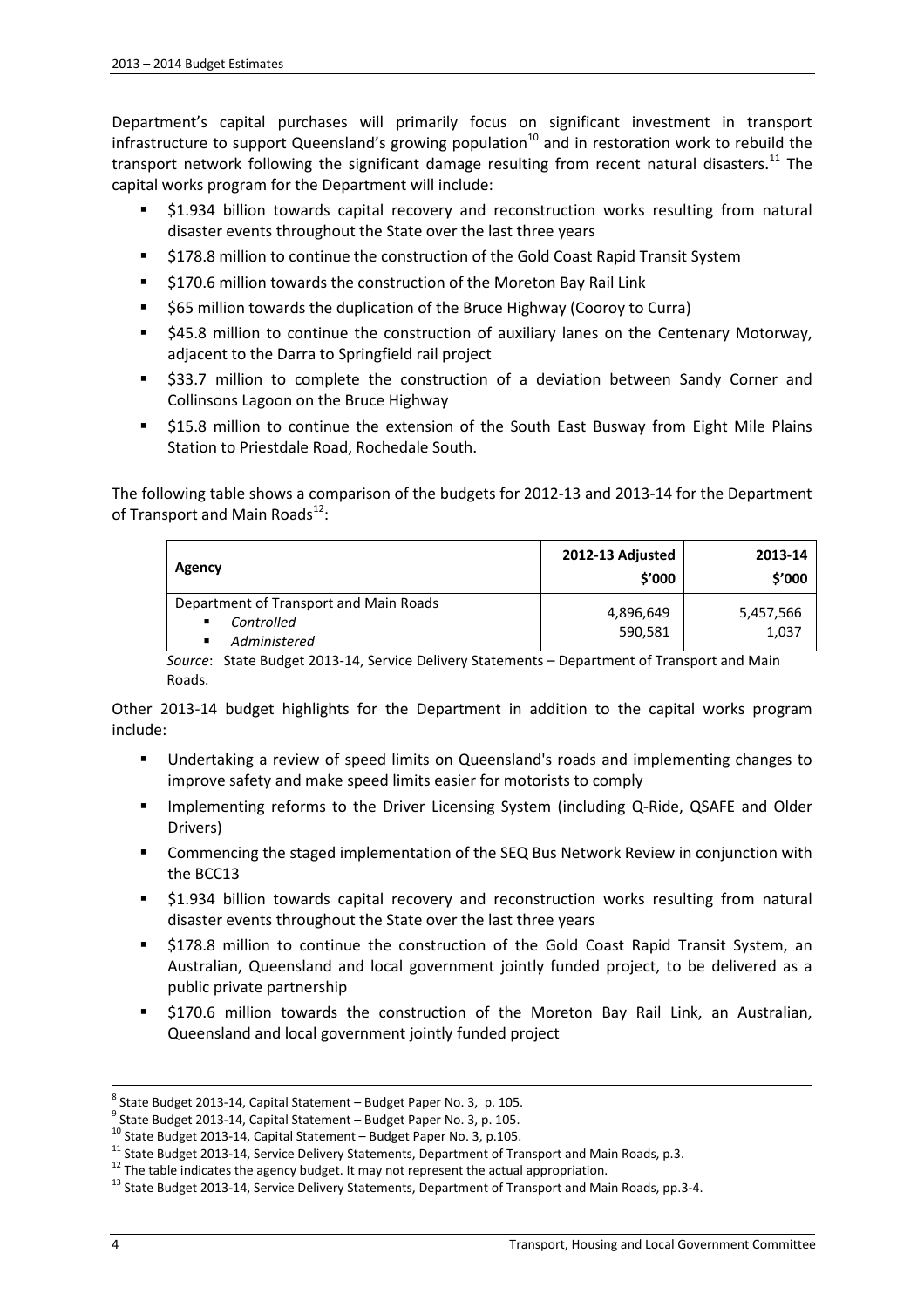- \$65 million towards the duplication of the Bruce Highway (Cooroy to Curra), the first project to be funded under the \$1 billion Bruce Highway State election commitment
- **5797.6 million towards capital outlays for Queensland Rail**
- $\approx$  \$199.4 million combined for the ports.<sup>14</sup>

### **3.2 Gold Coast Waterways Authority**

The Gold Coast Waterways Authority was established on 1 December 2012 as provided for by the *Gold Coast Waterways Authority Act 2012*. At this time, 17 positions (full time equivalents) were transferred from the Department of Transport and Main Roads to staff the Authority.<sup>15</sup> The Authority's main function is to "…*deliver*(ing) *the best possible management of Gold Coast waterways at reasonable cost to the community and Government, while minimising regulation*."<sup>16</sup>

The budget comparison for 2012-13 and 2013-14 for the Gold Coast Waterways Authority is shown below.<sup>17</sup>

| Agency                                | 2012-13 Adjusted<br>\$'000 | 2013-14<br>\$'000 |
|---------------------------------------|----------------------------|-------------------|
| <b>Gold Coast Waterways Authority</b> | 5,768                      | 8,395             |

*Source*: State Budget 2013-14, Service Delivery Statements – Department of Transport and Main Roads.

The Authority will release a Waterways Management Program by July 2013 which will flag planned investment in small marine infrastructure and waterways access. The Authority is also required to submit to the Minister a 10-year Waterways Management Strategy by 1 December 2013.<sup>18</sup>

#### **3.3 RoadTek**

RoadTek's business is about:

- providing transport infrastructure in regional and remote areas of Queensland and infrastructure services to other State and local government agencies
- assisting in the delivery of the Queensland Transport and Roads Investment Program (QTRIOP) for TMR where private firms are unable to do so
- **undertaking emergency response activities.**

RoadTek's operations will concentrate on areas where a competitive market does not exist.<sup>19</sup>

The budget comparison for 2012-13 and 2013-14 for RoadTek is shown below.<sup>20</sup>

| Agency  | 2012-13 Adjusted<br>\$′000 | 2013-14<br>\$′000 |
|---------|----------------------------|-------------------|
| RoadTek | 548,620                    | 547,890           |

*Source*: State Budget 2013-14, Service Delivery Statements – Department of Transport and Main Roads.

<sup>14</sup> State Budget 2013-14, Capital Statement – Budget Paper No. 3, pp.105-107.

<sup>15</sup> State Budget 2013-14, Service Delivery Statements, Department of Transport and Main Roads, p.8.

<sup>&</sup>lt;sup>16</sup> State Budget 2013-14, Service Delivery Statements, Department of Transport and Main Roads, p.46.

 $17$  The table indicates the agency budget. It may not represent the actual appropriation.

<sup>&</sup>lt;sup>18</sup> State Budget 2013-14, Service Delivery Statements, Department of Transport and Main Roads, p.46.

<sup>&</sup>lt;sup>19</sup> State Budget 2013-14, Service Delivery Statements, Department of Transport and Main Roads, p.38.

 $20$  The table indicates the agency budget. It may not represent the actual appropriation.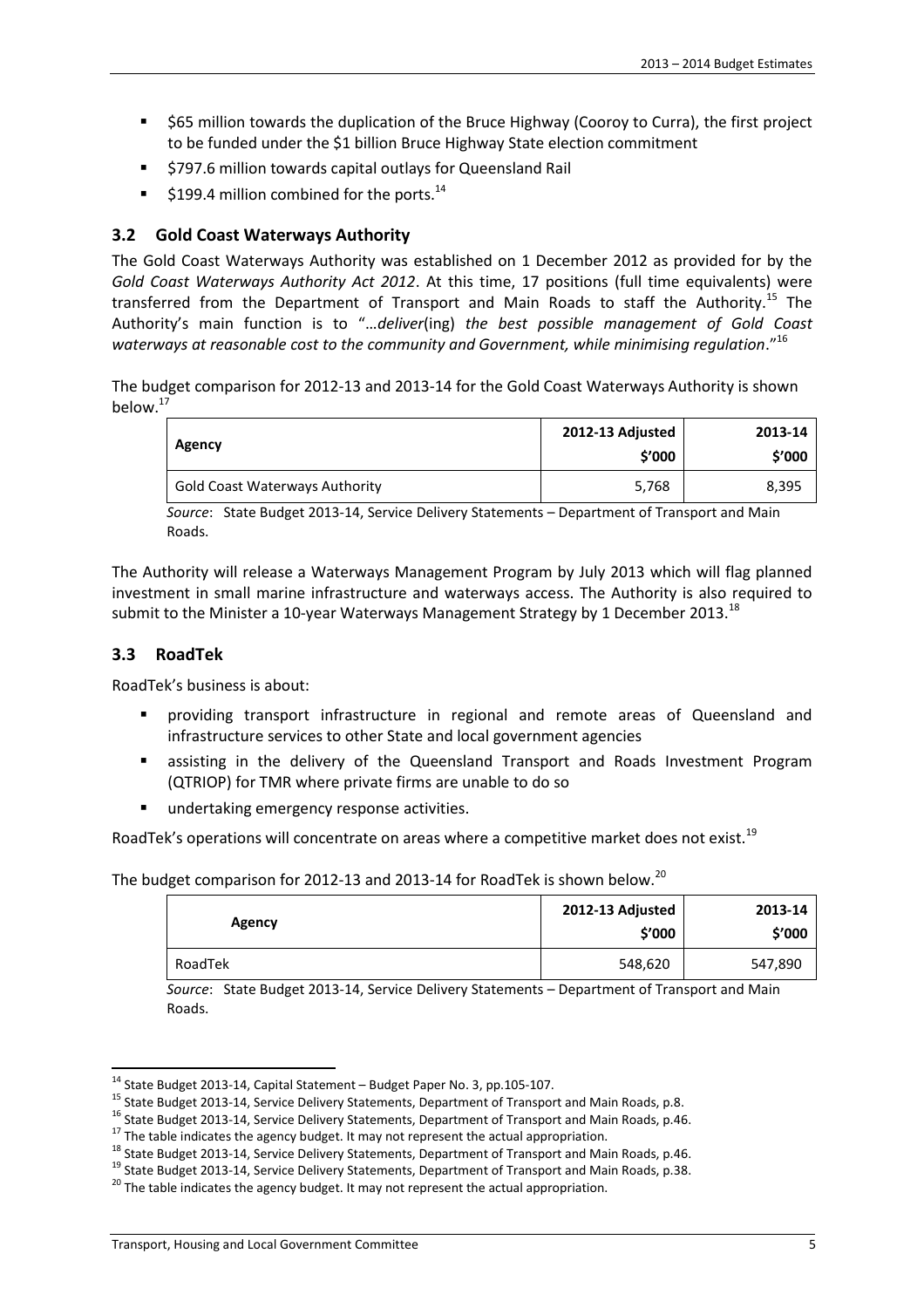RoadTek's priorities for 2013-14 are:

- deliver value for money solutions in regional and remote areas
- provide construction and operational capability for TMR where private firms are unable to do so
- to embed the Zero Harm philosophy.

#### **3.4 Issues raised at the public hearing – Department of Transport and Main Roads**

Issues raised by the Committee in relation to the Department of Transport and Main Roads included:

- Staffing redundancies offered and accepted within the Department of Transport and Main Roads (TMR), and savings achieved
- Circumstances and conditions of appointment of Senior Departmental Liaison Officer and Departmental Liaison Officers
- Selection process for appointment of new Regional Directors for Main Roads
- **Approval for use of Segways on trial basis**
- **TMR Board of Management 'roadshows' and numbers travelling**
- **Disability parking permits**
- **Parking around Springfield and Richlands stations**
- **•** Department's response to 2012 floods, in particular Bundaberg
- **Patronage targets**
- Consultation with TMR re. Peninsula Development Road
- **Integration of the Southern Moreton Bay islands into the TransLink network**
- **Initiatives to allow greater access to go-card top-up facilities**
- Changest to taxi security and automation of taxi meters
- Further details of the \$13.7m cycle network requested
- Further details of the \$4.9m Passenger Transport Accessible Infrastructure Program
- **Further details of the Government's road safety program**
- Centenary Motorway auxiliary lanes and community expectations
- **EXP** Concessional treatment for Bruce Highway upgrade
- **Projects included in Bruce Highway funding**
- State-Federal contributions (year-by-year breakdown) for Bruce Highway upgrade
- Clarifying the Federal Government contribution to the 2013-14 Gateway Upgrade North
- Clarifying the increased cost (from \$74m to \$94m) of the Brisbane Valley Highway
- **Traffic flow and speed limits on roads under repair**
- Locations, commencement dates and nature of capital works projects for various roads in South West Queensland
- Detail each ">\$5 million" Queensland Transport and Roads Investment Program ( $QTRIP<sup>21</sup>$ ) project, including the proportion completed more than 10% after the programmed construction period in 2012-13 and steps to meet the 90% target in 2013-14
- **IMPACT 1.5 Impact of extensive roadworks on the traffic flow on M1 between Helensvale and Robina**
- **QTRIP overview and comparison to previous years**
- National road network funding allocations, including the overall maintenance allocation

 $21$  QTRIP is a four-year rolling program of priority transport infrastructure works published annually.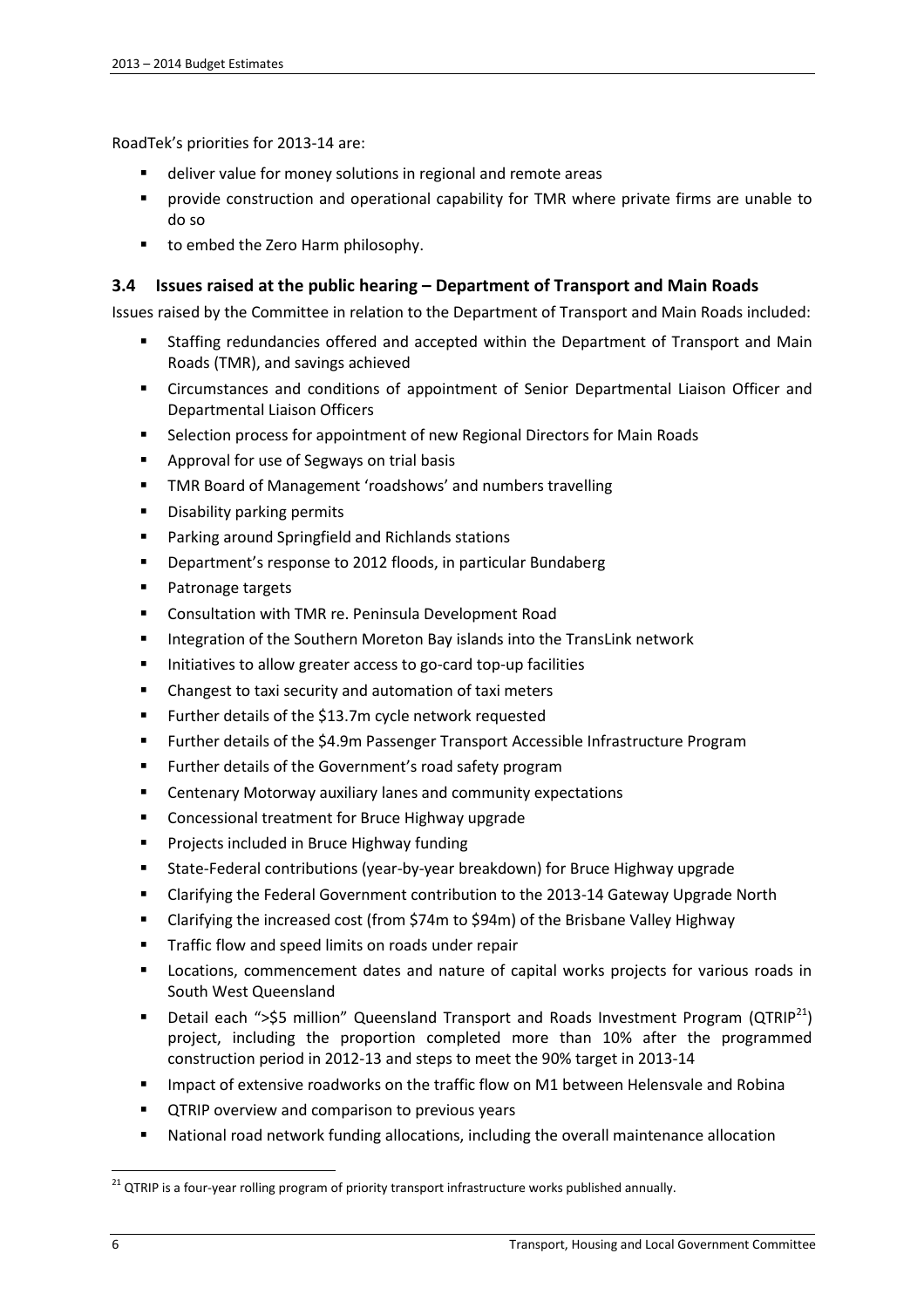- Inclusion in budget of full funding for all QTRIP planned projects
- Detail how much RoadTek spent on private contractors in 2010-11, 2011-12, 2012-13 and estimates for contractors for 2013-14
- Cessation of competitive tendering by RoadTek in South-East Queensland (including relative to Commission of Audit recommendation to outsource commercial business units)
- Staffing levels in RoadTek
- **QRTA graffiti management initiatives**
- Former Chair of Queensland Rail resignation from position, tour of Queensland rail network and application for the QRTA CEO
- Cross-river Rail Project, concessional treatment and Federal government partnership prospects
- Rail access for transporting grain and cattle for processing and export
- Review of peak hour demand on the Brisbane-Gold Coast rail line
- Proposed solution to the 2016 maximum capacity deadline on the Merryvale Street Rail Bridge
- No. of rail trips taken by seniors on each rail service in 2012-13 and plans to cease or reduce certain tourist rail and Tilt Train services
- Clarify capital funding allocations to and details of the interm measures stemming from the 'Independent Panel Review - Cross River Rail' report
- Benefits and estimated timeline for the Moreton Bay Rail Link
- Queensland Rail Transit Authority (QRTA)review of staffing structures at stations
- **Trial of go-cards issued to QRTA staff**
- **Planned spending for safety at rail crossings**
- **Marine infrastructure and services on the Gold Coast**
- **Integration Gold Coast Waterways Authority progress since establishment, management** plan and relationship with the Gold Coast City Council
- Gold Coast Rapid Transit operating costs and revenue projections
- List and detail each road project which commenced construction in the 2012-13 year, identifying those which constitute flood repair works or NDRRA-funded<sup>22</sup> works
- Patronage strategies for the TransLink network
- Funds allocated for special community projects for the Port of Townsville
- Gladstone Ports Corporation plans to develop the Port of Bundaberg and Port Alma
- Detailed costs of conducting the South-East Queensland Bus Network Review
- The Bus Industry Safety Committee and the South-East Queensland Bus Network Review
- List of schools which have benefitted from the Government's flashing school lights scheme.

<sup>&</sup>lt;sup>22</sup> NDRRA is the joint Commonwealth-State Natural Disaster Relief and Recovery Arrangements under which assistance is provided by the Federal Government to alleviate the financial burden of natural disasters on states and territories. Under these arrangements, the State or Territory Government determines which areas receive NDRRA assistance and what assistance is available to individuals and communities.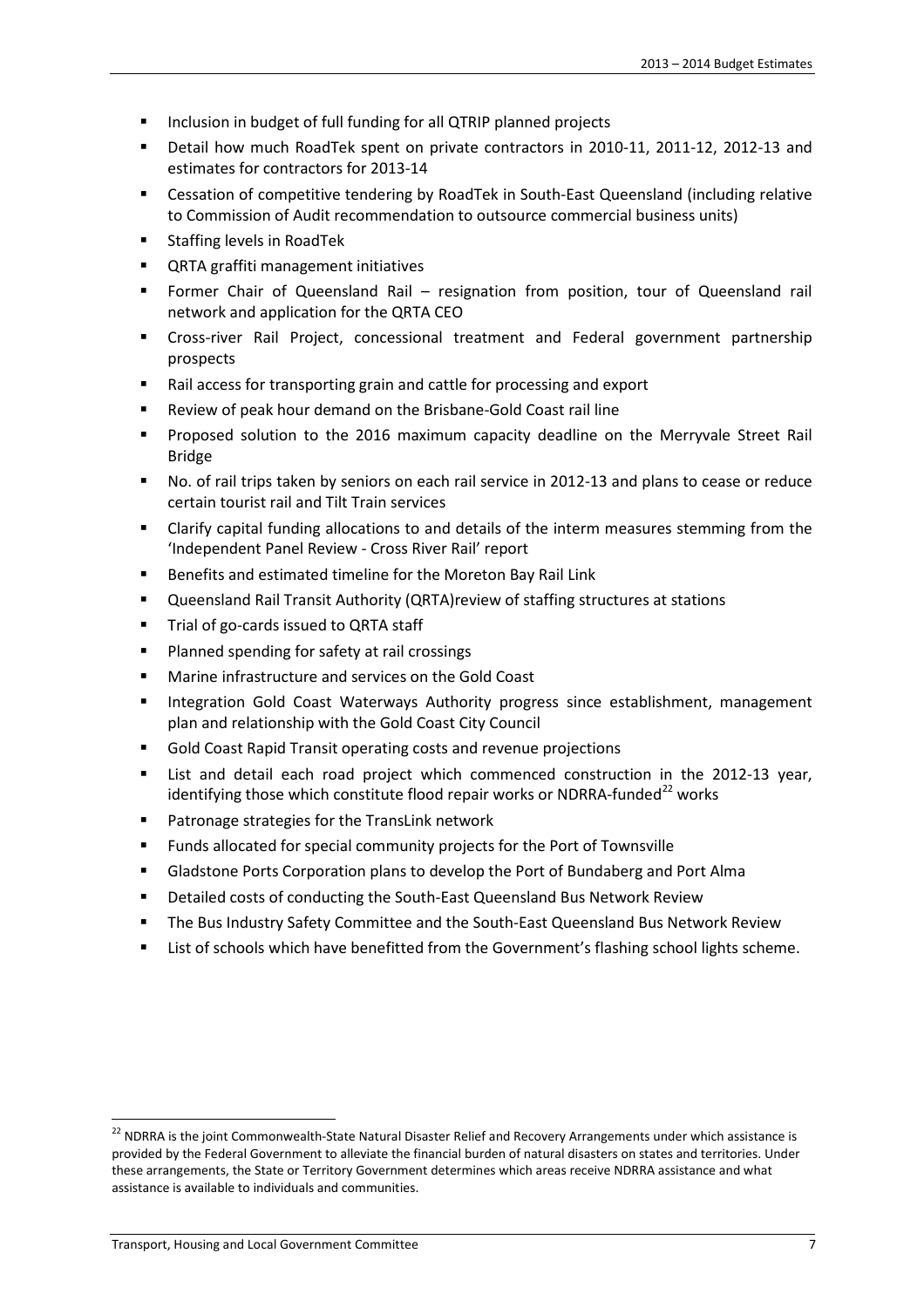# **4. Minister for Housing and Public Works**

The Minister for Housing and Public Works is responsible for the Department of Housing and Public Works (the Department), commercialised business units Building and Asset Services (BAS) and QFleet, and the Queensland Building Services Authority (QBSA) and the Residential Tenancies Authority (RTA).<sup>23</sup>

Sales and Distribution Services was an online retail and distribution business, trading educational, office furniture and other agency specific products to schools and Government agencies throughout the State. Sales and Distribution Services ceased business operations on 28 February 2013. In addition, Goprint, which provided print and distribution services for government, ceased business operations on 31 January 2013.

### *4.1 Department of Housing and Public Works*

The Department leads the Government's capital works building program including building and maintaining public facilities, such as schools, public housing, hospitals, police stations and courthouses<sup>24</sup> The Department provides services to its customers through three broad service areas:

- housing services which coordinates and delivers a broad range of integrated housing support and services to Queenslander most in need, including remote Indigenous communities and low income and high needs families
- building services which delivers the Government's office accommodation and employee housing, manages building and property initiatives and the building and plumbing laws in Queensland
- **P** procurement services which secures value for money outcomes by implementing sourcing strategies and practices, building capability and better leveraging Government.<sup>25</sup>

In addition, the Department will administer funds on behalf of the Government which for 2013-14 will include:

- payment of the Community Services Obligation to Building and Asset Services to assist in subsidising its apprenticeship program
- revenue from fees collected by Building Codes Queensland and fees for the accreditation of residential service units and retirement villages by Housing Services.

The following table taken from the Appropriation Bill 2013 compares the appropriations for the Department of Housing and Public Works for 2012-13 and 2013-14.

| <b>Appropriations</b>   | 2012-13<br>\$'000 | 2013-14<br>\$'000 |
|-------------------------|-------------------|-------------------|
| <b>Controlled Items</b> |                   |                   |
| departmental services   | 497,659           | 513,086           |
| equity adjustment       | 139,960           | 167,920           |
| Administered Items      | 9,765             | 8,570             |
| Vote                    | 647,384           | 689,576           |

*Source*: Appropriation Bill 2013, Schedule 2, p.9.

<sup>&</sup>lt;sup>23</sup> State Budget 2013-14, Service Delivery Statements, Department of Housing and Public Works, p.1.

<sup>24</sup> http://www.hpw.qld.gov.au/aboutus/Pages/default.aspx, accessed 11 July 2013.

<sup>&</sup>lt;sup>25</sup> State Budget 2013-14, Service Delivery Statements, Department of Housing and Public Works, p.9.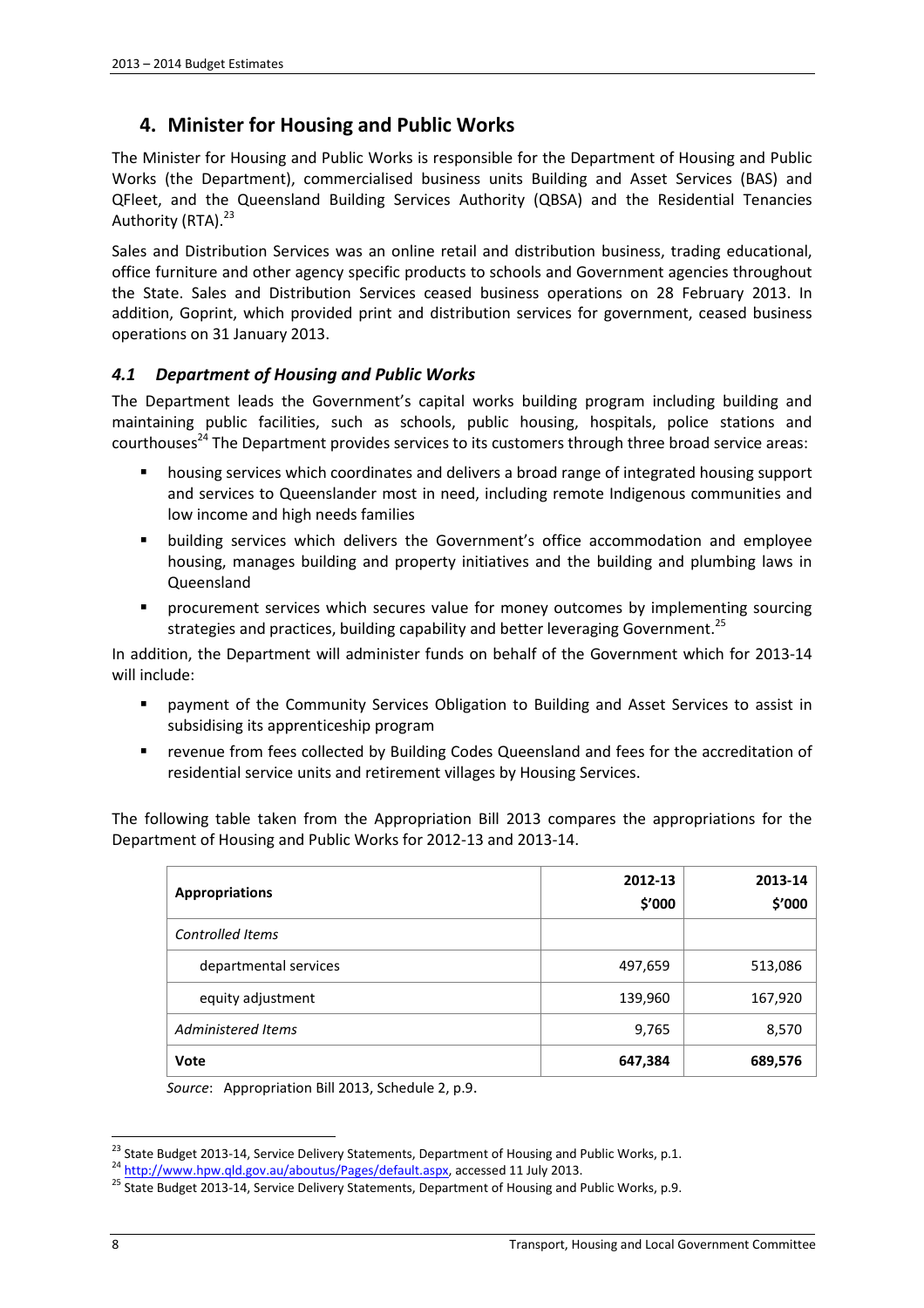Budgeted capital purchases for the portfolio for 2013-14 is \$341.6 million<sup>26</sup> while budgeted capital expenditure for the Department for 2013-14 is \$331.7 million. The capital works program for the Department will include:

- \$154.1 million for social housing in Indigenous communities
- **5133.5 million to commence, complete, purchase and upgrade social housing units**
- \$13.7 million to complete property solutions under the Accommodation Initiative in Ipswich
- \$11.4 million to complete the fitout of a new building in Flinders Street, Townsville
- **55.3 million to construct and acquire 15 units of accommodation for government employee** housing in rural and remote communities.<sup>27</sup>

The budget comparison for 2012-13 and 2013-14 for the Department of Housing and Public Works is shown below. $28$ 

| Agency                                                                               | 2012-13<br>\$'000   | 2013-14<br>\$'000  |
|--------------------------------------------------------------------------------------|---------------------|--------------------|
| Department of Housing and Public Works<br>Controlled<br>$\mathbf{r}$<br>Administered | 1,651,658<br>11,222 | 1,610,864<br>8.570 |

*Source*: State Budget 2013-14, Service Delivery Statements – Department of Housing and Public Works.

Other 2013-14 budget highlights for the Department in addition to the capital works program include:

- implementing a new strategic approach to the delivery of housing assistance through the development of regional plans, partnering with the non-government and community services sector, implementing the National Regulatory System framework, leading the whole-of-Government homelessness strategy, facilitating home ownership opportunities for people living in Indigenous communities and reforming tenancy arrangements including the renewal of rent policy
- addressing overcrowding and increasing the number of dwellings in Indigenous communities
- improving delivery and design of Indigenous housing in Far North Queensland with an emphasis on local climate conditions and timely project delivery
- providing \$20.7 million as incentives to investors to deliver over 10,000 affordable private rental dwellings across Queensland as part of the National Rental Affordability Scheme
- progressing implementation of the Government's response to recommendations made by the Transport, Housing and Local Government Committee's review of the *Retirement Villages Act 1999* and its Report no. 14 Inquiry into the Operation and Performance of the Queensland Building Services Authority 2012
- progressing a review of the *Manufactured Homes (Residential Parks) Act 2003*
- providing an independent review process for complaints made against the Queensland Building Services Authority through the Building Industry Complaints Review Unit.

<sup>26</sup> State Budget 2013-14, Capital Statement – Budget Paper No. 3, p.74.

<sup>&</sup>lt;sup>27</sup> State Budget 2013-14, Service Delivery Statements, Department of Housing and Public Works, p.18.

 $28$  The table indicates the agency budget. It may not represent the actual appropriation.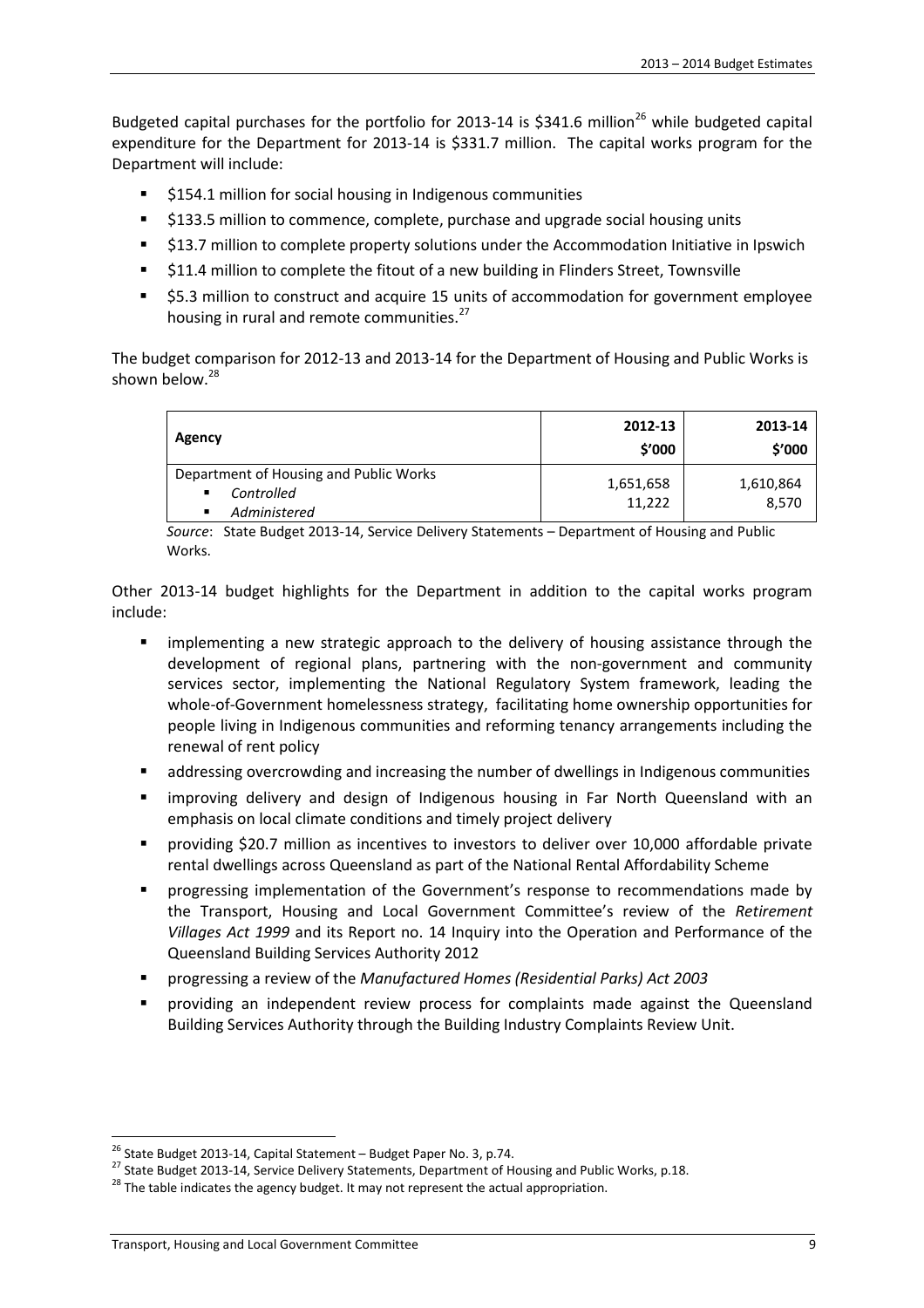#### *4.2 Building and Asset Services*

On 9 August 2012, the Queensland Government approved the amalgamation of QBuild and Project Services into a single integrated business unit delivering centrally coordinated procurement and contract management of building services, thereby providing value for money and best practice services across Queensland Government agencies. The new commercial business unit will operate as Building and Asset Services (BAS) and will be operational from 1 July 2013. BAS will assist Government agencies to manage risks associated with the ownership and operation of their asset portfolios, as well as the risks associated with the planning, procurement and delivery of new building infrastructure.<sup>29</sup>

The budget comparison for 2012-13 and 2013-14 for Building and Asset Services (and QBuild and Project Services) is shown below.<sup>30</sup>

| Agency                             | 2012-13<br>\$'000        | 2013-14<br>\$'000 |
|------------------------------------|--------------------------|-------------------|
| <b>Building and Asset Services</b> | $\overline{\phantom{a}}$ | 692,160           |
| QBuild                             | 694,651                  | -                 |
| <b>Project Services</b>            | 102,475                  | -                 |

*Source*: State Budget 2013-14, Service Delivery Statements – Department of Housing and Public Works.

In 2013-14, BAS will:

- deliver savings by aggregating work to achieve economies of scale prior to contracting with the private sector
- maintaining a rapid response capacity to support disaster recover, urgent after-hours repairs, asbestos issues and vandalism impacting State Government facilities
- providing procurement management of major hospital projects
- providing procurement, project management, quantity surveying and contract administration for much of the Department of Education, Training and Employment's ongoing Transition of Year 7 into High School
- having a single point of contact for agencies for buildings services work.

#### *4.3 QFleet*

QFleet manages a fleet of approximately 11,800 vehicles throughout the State. Its services include vehicle procurement and contract management, fleet advisory services to public sector departments as well as government-funded organisations, in-service maintenance, accident management, end of life repairs and vehicle remarketing, and short-term vehicle hire. QFleet is also responsible for whole-of-Government fleet policy development and implementation.

<sup>&</sup>lt;sup>29</sup> State Budget 2013-14, Service Delivery Statements, Department of Housing and Public Works, p.42.

 $30$  The table indicates the agency budget. It may not represent the actual appropriation.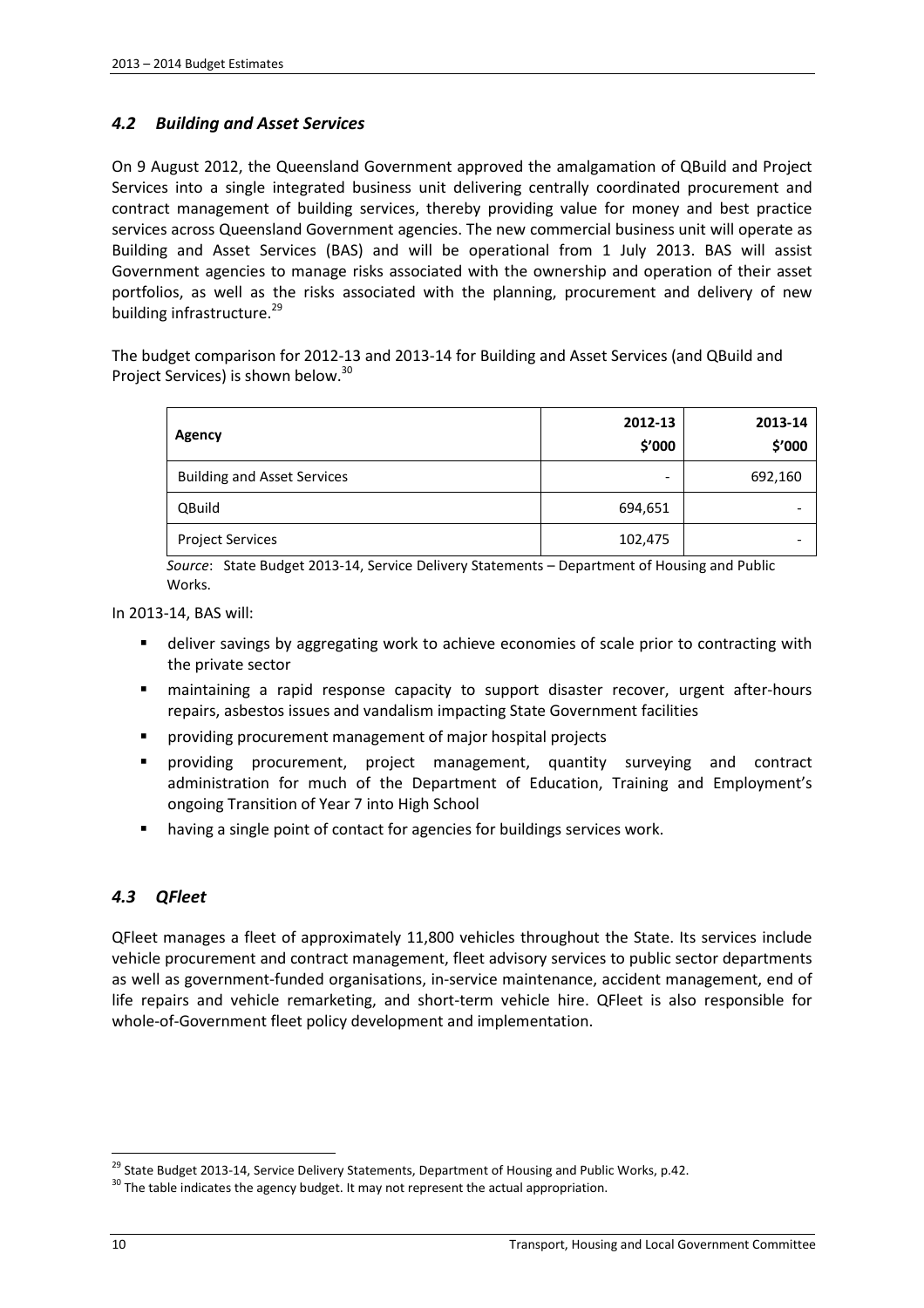The budget comparison for 2012-13 and 2013-14 for QFleet is shown below.<sup>31</sup>

| <b>Agency</b> | 2012-13<br>\$'000 | 2013-14<br>\$′000 |
|---------------|-------------------|-------------------|
| <b>QFleet</b> | 155,960           | 133,405           |

*Source*: State Budget 2013-14, Service Delivery Statements – Department of Housing and Public **Works** 

Initiatives for 2013-14 include:

- working with Statutory Bodies, Government Owned Corporations and potentially local governments to improve procurement outcomes for all levels of government around the purchasing of vehicles and also the servicing and maintenance of vehicles
- considering four-year or greater lease terms for new vehicles, taking into account utilisation levels, the operating environment, manufacturer warranty terms and the used car market
- investigating the financial viability and practicality of inter-agency vehicle pooling in Brisbane Central Business District (CBD) precincts, following improvements made in the utilisation of pooled vehicles.

#### *4.4 Queensland Building Services Authority*

The Queensland Building Services Authority is a statutory body established under the *Queensland Building Services Authority Act 1991*. The Authority provides a comprehensive licensing regime for the building industry and performs regulatory functions under the Act including compliance activities, complaints management, administration of the Queensland Home Warranty Scheme, and the provision of consumer and contractor education. The Authority also administers the *Building and Construction Industry Payments Act 2004*, the *Subcontractors' Charges Act 1974* and the *Domestic Building Contracts Act 2000*. 32

The budget comparison for 2012-13 and 2013-14 for the Queensland Building Services Authority is shown below. $33$ 

| Agency                                        | 2012-13<br>\$'000 | 2013-14<br>\$'000 |
|-----------------------------------------------|-------------------|-------------------|
| <b>Queensland Building Services Authority</b> | 165,076           | 155,363           |

*Source*: State Budget 2013-14, Service Delivery Statements – Department of Housing and Public Works.

Major initiatives planned for 2013-14 will be implementation of reforms identified by Government (from the Transport, Housing and Local Government Committee *Report No. 14 Inquiry into the Operation and Performance of the Queensland Building Services Authority 2012*) to ensure the right balance between builders and consumers.<sup>34</sup>

 $31$  The table indicates the agency budget. It may not represent the actual appropriation.

<sup>&</sup>lt;sup>32</sup> State Budget 2013-14, Service Delivery Statements, Department of Housing and Public Works, p.82.

<sup>&</sup>lt;sup>33</sup> The table indicates the agency budget. It may not represent the actual appropriation.

<sup>&</sup>lt;sup>34</sup> State Budget 2013-14, Service Delivery Statements, Department of Housing and Public Works, p.83.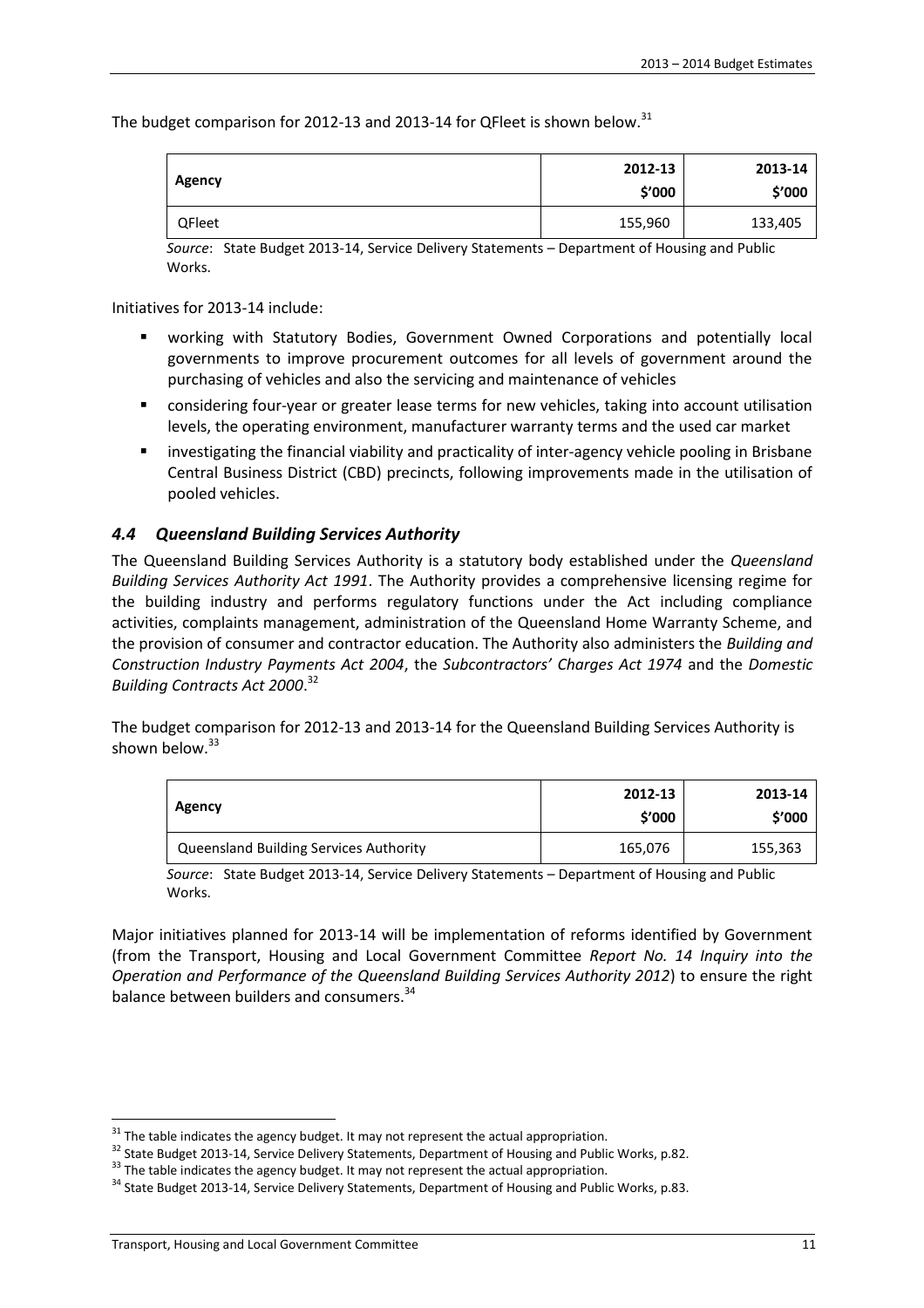#### *4.5 Residential Tenancies Authority*

The Residential Tenancies Authority (RTA) is constituted under the *Residential Tenancies and Rooming Accommodation Act 2008* which regulates the residential rental sector in Queensland. The RTA is self-funded from the earnings on the investment of rental bonds lodged with the organisation. The RTA assists tenants, lessors, agents, residents and accommodation providers in houses, flats, caravans and rooming accommodation.

The budget comparison for 2012-13 and 2013-14 for the Residential Tenancies Authority is shown below.<sup>35</sup>

| Agency                                 | 2012-13<br>\$'000 | 2013-14<br>\$′000 |
|----------------------------------------|-------------------|-------------------|
| <b>Residential Tenancies Authority</b> | 35,404            | 35,359            |

*Source*: State Budget 2013-14, Service Delivery Statements – Department of Housing and Public **Works** 

With the overall fall in market interest rates, the RTA has forecast reduced revenue in 2013-14 relative to estimated revenue in 2012-13. In 2013-14, the RTA will provide grant funding to the Department of Housing and Public Works for an amount of \$10 million to support affordable social housing and rental advisory schemes.

A review of the Act is underway with amendment legislation likely to be introduced in 2013-14. The RTA has also introduced new online services as alternatives to manual paper based processing.

#### *4.6 Issues raised at the public hearing – Department of Housing and Public Works*

Issues raised by the Committee in relation to the Department of Housing and Public Works included:

- New initiatives and efficiencies of the Department
- **Social housing security budget allocation**
- New Housing 2020 Strategy, specifically the implementation plan, total costings and the proposed 'pathways into the private rental market'
- 10-point action plan to reform the Queensland Building Services Authority (QBSA)
- Will QBSA reforms reduce red tape and streamline certification?
- Department's QBSA Review Panel: Terms of Reference, cost and qualifications of appointees
- **Unresolved complaints in the QBSA**
- **Incorporation of KPMG recommendations about the QBSA in the QBSA Review Panel's** report
- **Intentions re QBSA cash reserves**
- **Procurement transformation program and expected financial benefit**
- New government employee housing in rural and remote communities
- **•** Decrease in government employee housing, nos. of units of accommodation and budgeted expenditure for 2013-14
- Amalgamation of QBuild and Project Services and the new Buidling and Asset Services
- Merger generating increased private sector capacity in remote and regional communities
- Options between Building and Asset Services or private contractor for school maintenance

 $35$  The table indicates the agency budget. It may not represent the actual appropriation.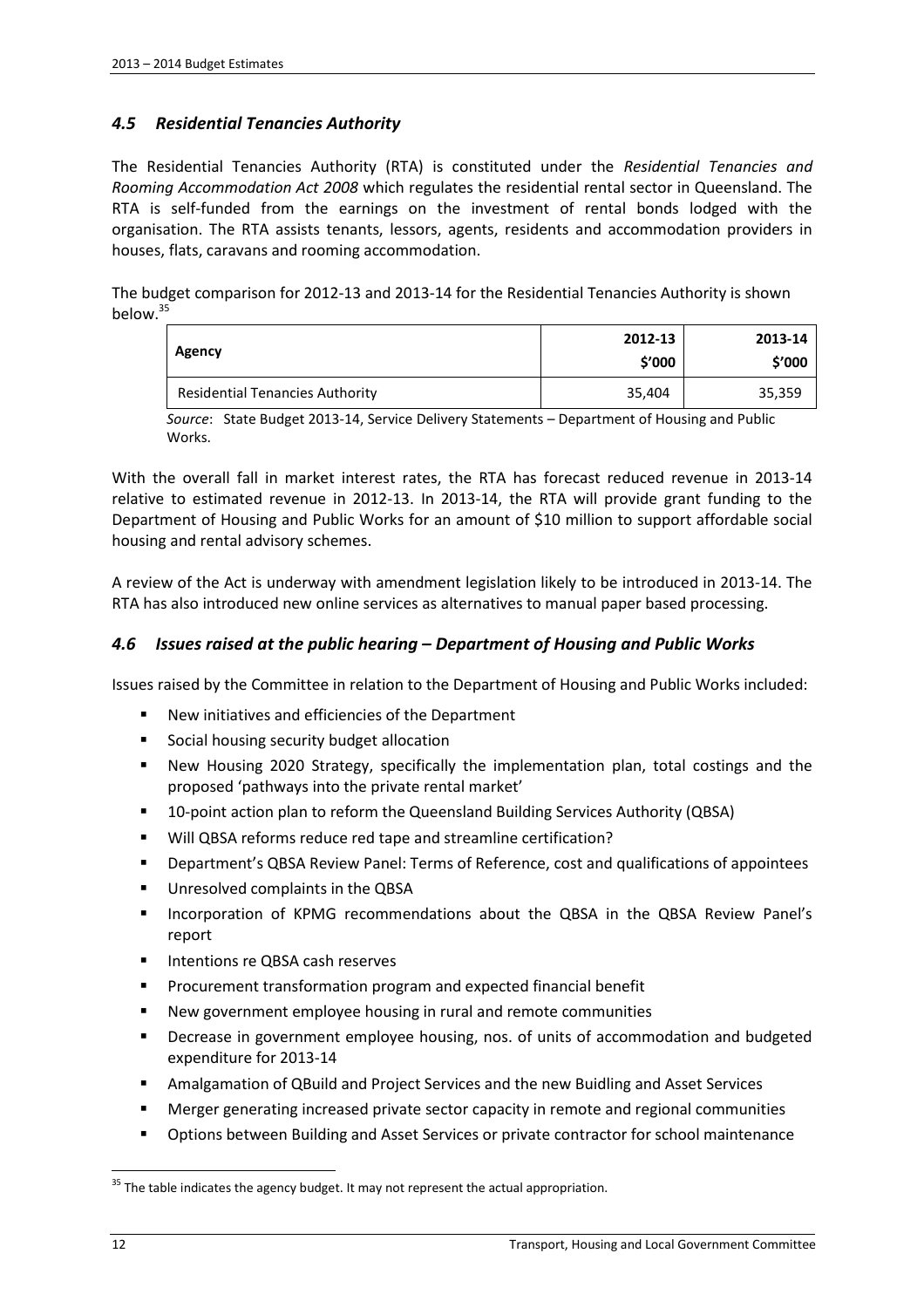- Red tape reductions by the Department
- Reducing waste and government expenditure for fleet management (QFleet)
- **EXECT** Savings from closure of QFleet Zillmere facility
- **•** QFleet's shift to four-year or more lease terms for new vehicles
- Removal of asbestos from government buildings and expenditure comparison over past two financial years
- The defunding of the Tenant Advice and Advocacy Service (TAAS), the potential service delivery gap and savings expected to be generated by its replacement system
- Go-Print closure and replacement services
- **Home Assist Secure changes, specifically the removal of lawn mowing services**
- **EXEC** Discontinuation of the Travel Management System
- Social housing renewal projects at Logan, Gold Coast, Mount Isa, Townsville and Gladstone
- Benefits of the National Rental Affordability Scheme
- **Indigneous housing design and provision (compared with other states), involvement of local** Indigenous builders and long-term Indigenous housing plans
- Completion date of new office building in Cairns and Boggo Road precinct and reasons for delay
- Decreases in public works expenditure over past three years
- Funds underspent on Townsville government office and the accommodation initiative in Ipswich
- Budget breakdown for \$8.312 million for 2013-14 for 'Other propery, plant and equipment'
- **Introduction of the 'three-strikes' policy**
- **The Homelessness to Housing service system**
- **Propoosed closure of Housing Service Centres and transfer of public housing stock to** community management
- Residents of Monte Carlo Caravan Park unanswered correspondence
- The *Retirement Villages Act 1999* review
- **E** Caboolture Housing Service Centre
- Capital management platform/system used by Department
- Review of the *Manufactured Homes (Residential Parks)Act 2003*
- Increase in Building and Asset Services outsourcing from 70% to 85%
- **EXEC** Centralised management of government employee housing in Department of Housing and Public Works
- **Detailed social housing waiting list numbers**
- Interest earned on rental bonds for past three financial years and how interest will be used
- Reduction in government office space portfolio
- **URIOU** Value of the old Supreme and District Court sites on George Street
- No. of complaints made to QBSA and time taken to resolve
- Vehicles purchased by QFleet in 2012-13
- Reasons for shortfall in meeting Procurement Services target for 2012-13 and detailed savings for 2013-14
- Dwelling units funded by grants from the Residential Tenancies Authority (RTA)
- Proposals for new public housing on the Gold Coast.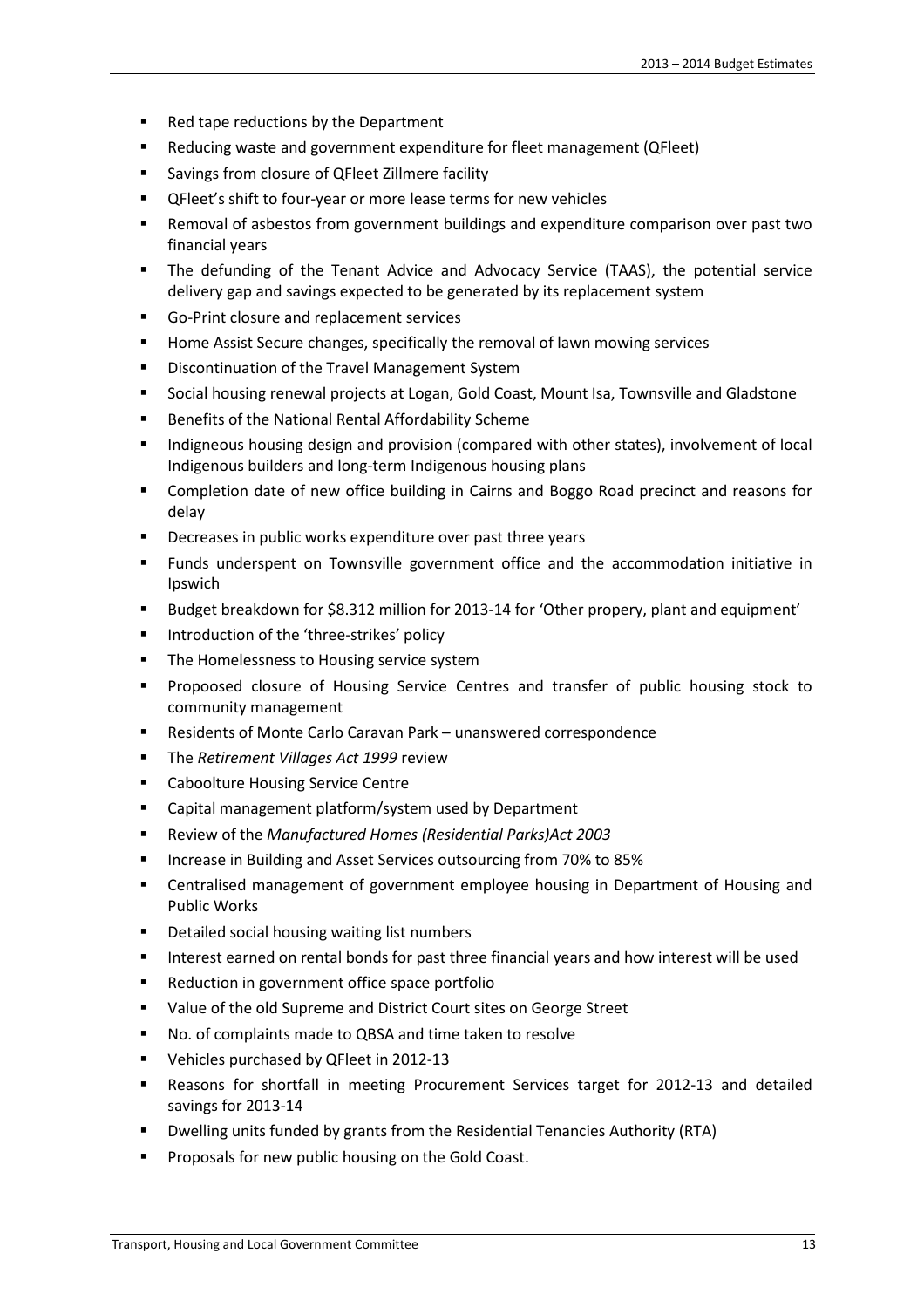# **5. Minister for Local Government, Community Recovery and Resilience**

The Minister for Local Government, Community Recovery and Resilience is responsible for administration of local government legislation, ensuring that Queensland councils have the necessary authority and capacity to contribute to the State's growth and economic success. The focus of new portfolio responsibilities will be on recovery from January's floods and on building and improving the State's resilience to natural disasters in future years.

The Minister's new portfolio responsibilities include oversight of the Queensland Reconstruction Authority (QRA). The QRA's mandate has been extended until 30 June 2015 underpinning the continued focus on reconstruction activities.<sup>36</sup>

#### *5.1 Department of Local Government, Community Recovery and Resilience*

With a renewed emphasis on long-term, sustainable community recovery following the devastating January 2013 floods that affected many parts of Queensland, the former Department of Local Government became the Department of Local Government, Community Recovery and Resilience (the Department) in February 2013.

The Department now has two service areas:

- Local Government to be delivered through program implementation and review including capacity building, support for local government financial sustainability, administration of the Local Government Grants and Subsidies Program and the network of regional offices in the Department's northern and southern regions
- Community Recovery and Resilience to be delivered through the Department's new Strategy, Governance and Resilience Division and in collaboration with other state agencies closely involved in natural disaster recovery and resilience initiatives.<sup>37</sup>

In addition, the Department will administer funds on behalf of the Government which for 2013-14 will include:

- Queensland Reconstruction Authority (QRA) the Department administers funding to the QRA of \$0.76 billion in 2012-13 and an estimated \$4.1 billion projected for 2013-14
- Australian Government Financial Assistance Grants (FAG) under the *Local Government (Financial Assistance) Act 1995* the Australian Government provides grant funding to support Queensland councils in delivering services to their communities
- Kuranda Rail Levy
- **Kuranda Skyrail Levy**

<sup>&</sup>lt;sup>36</sup> State Budget 2013-14, Service Delivery Statements, Department of Local Government, Community Recovery and Resilience, p.2.

<sup>&</sup>lt;sup>37</sup> State Budget 2013-14, Service Delivery Statements, Department of Local Government, Community Recovery and Resilience, p.2.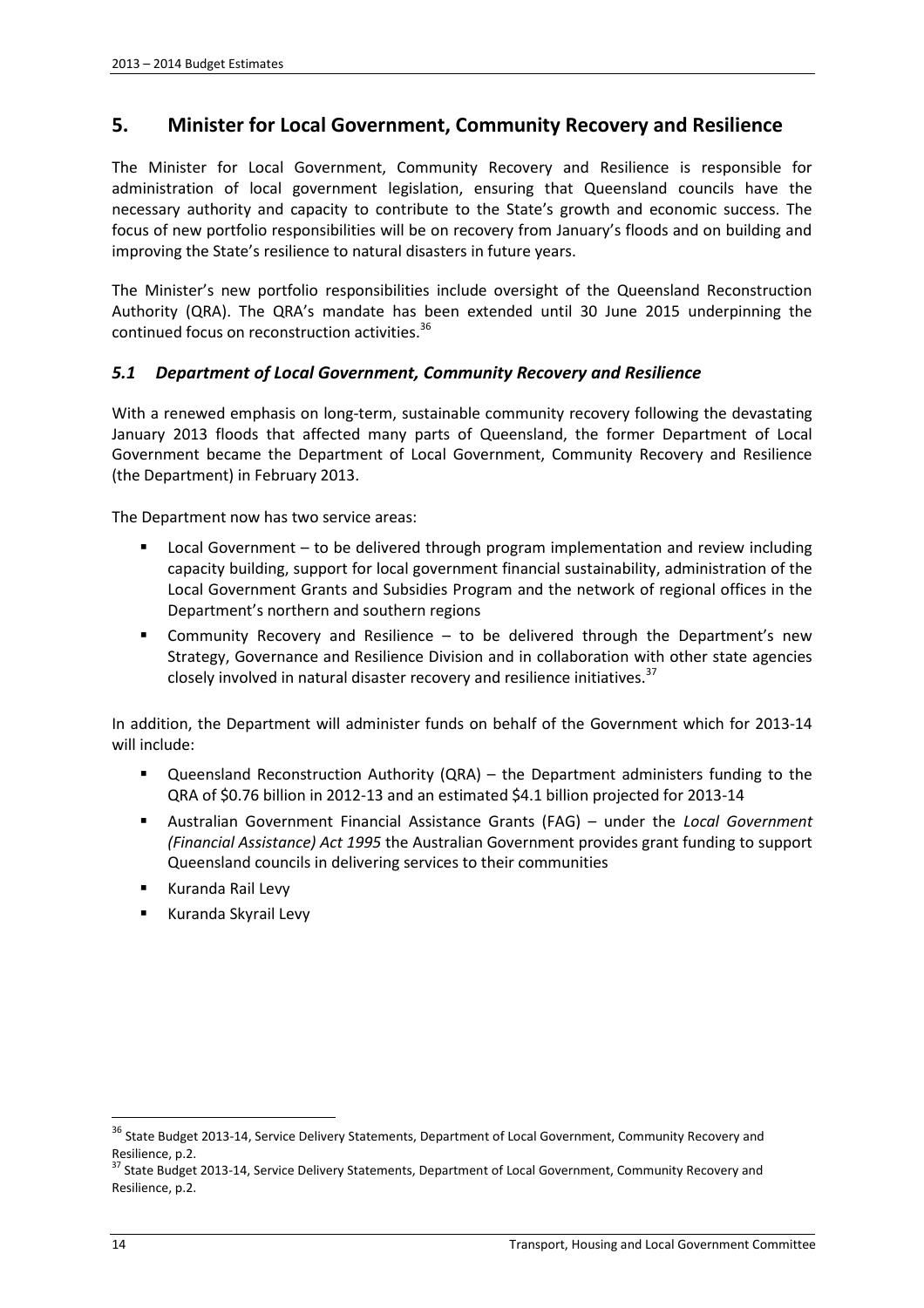The following table taken from the Appropriation Bill 2013 compares the appropriations for the Department for 2012-13 and 2013-14.

| <b>Appropriations</b>   | 2012-13<br>\$'000 | 2013-14<br>\$'000 |
|-------------------------|-------------------|-------------------|
| <b>Controlled Items</b> |                   |                   |
| departmental services   | 223,526           | 176,348           |
| equity adjustment       | 27,301            | 21,220            |
| Administered Items      | 197,634           | 4,339,224         |
| Vote                    | 448,461           | 4,536,792         |

*Source*: Appropriation Bill 2013, Schedule 2, p. 10.

Budgeted capital purchases for the portfolio for 2013-14 are approximately \$22.4 million. The Department's capital program primarily relates to the capital works undertaken under the Indigenous State Infrastructure Program (ISIP). The program provides funding for water supply, sewerage, drainage, solid waste, town roads and serviced land in Queensland's Indigenous councils. In addition, in 2013-14, \$1.93 billion is being provided as capital grants to Local Government Authorities to undertake recovery and reconstruction projects and \$80 million is being provided to Local Government Authorities to undertake Betterment projects to restore or replace essential assets to a more resilient standard.

The budget comparison for 2012-13 and 2013-14 for the Department of Local Government, Community Recovery and Resilience is shown below.<sup>38</sup>

| Agency                                                                         | 2012-13<br>\$'000   | 2013-14<br>\$′000  |
|--------------------------------------------------------------------------------|---------------------|--------------------|
| Department of Housing and Public Works<br>Controlled<br>٠<br>Administered<br>п | 1,651,658<br>11.222 | 1,610,864<br>8.570 |

*Source*: State Budget 2013-14, Service Delivery Statements – Department of Local Government, Community Recovery and Resilience.

Other 2013-14 budget highlights for the Department in addition to the capital works program include:

- implement the Local Government (De-amalgamation Implementation) Regulation 2013 to establish four new councils by January 2014
- establish the Strategy, Governance and Resilience Division within the Department of Local Government, Community Recovery and Resilience
- oversee the implementation of the 2013 Flood Recovery Plan
- **•** highlight financial sustainability issues of local governments to key Government decision makers and to councils and provide support through education and training activities
- **EXECT** monitor local government performance and corporate governance to determine appropriate capacity building and intervention strategies
- establish governance frameworks to oversee and coordinate recovery and resilience activities undertaken by Government agencies.

 $38$  The table indicates the agency budget. It may not represent the actual appropriation.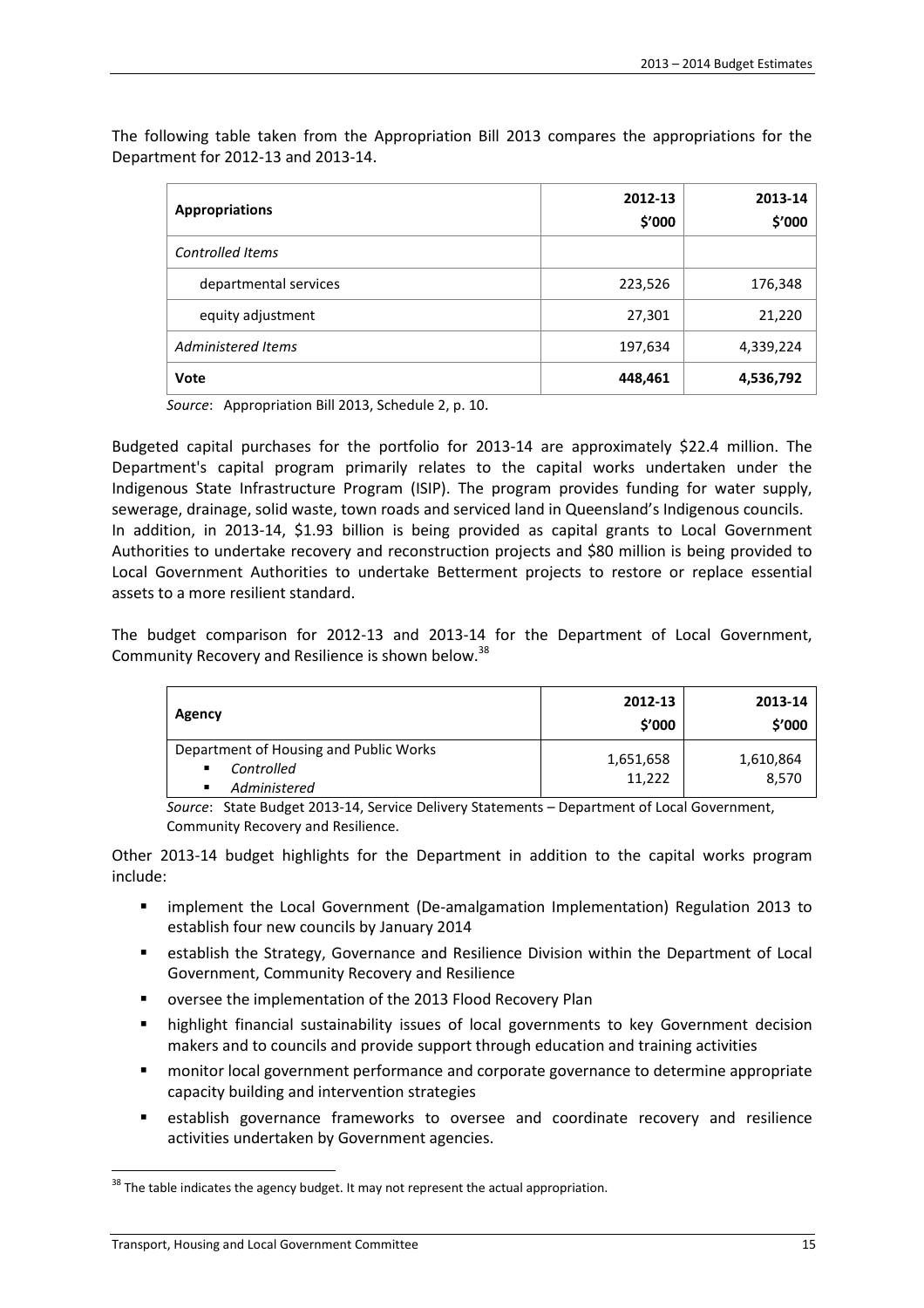#### *5.2 Queensland Reconstruction Authority*

The QRA was established under the *Queensland Reconstruction Authority Act 2011*. Subsequently, the Queensland Reconstruction Authority Amendment Bill 2013 was passed on 14 February 2013 to expand the jurisdiction of the Authority to include recent events of 2013, extending the term of the Authority to 30 June 2015.

The Authority manages and coordinates the Government's program of infrastructure reconstruction within disaster affected communities. The Authority's role focuses on working with state and local government partners to deliver value for money, and best practice expenditure and acquittal of public reconstruction funds. <sup>39</sup>

On 1 March 2013, the administrative funding for the Queensland Reconstruction Authority (QRA) was transferred from the Department of State Development, Inrastructure and Planning to the Department of Local Government, Community Recovery and Resilience.<sup>40</sup> The Department administers funding to the QRA of \$0.76 billion in 2012-13 and an estimated \$4.1 billion projected for 2013-14. $41$ 

The budget comparison for 2012-13 and 2013-14 for the Queensland Reconstruction Authority is shown below.<sup>42</sup>

| Agency                              | 2012-13 Adjusted<br>\$′000 | 2013-14<br>\$'000 |
|-------------------------------------|----------------------------|-------------------|
| Queensland Reconstruction Authority | 4,027,874                  | 4,142,774         |

*Source*: State Budget 2013-14, Service Delivery Statements – Department of Local Government, Community Recovery and Resilience.

In 2013-14, the Authority will:

- continue to actively manage and resource State-wide Natural Disaster Relief and Recovery Arrangement reconstruction works and report on their progress
- acquit Natural Disaster Relief and Recovery Arrangement claims with the Australian Government
- continue damage assessment operations to capture and monitor progress of reconstruction in natural disaster affected areas across the State
- continue to operate a Regional Liaison Officer network to engage with reconstruction delivery agents across the State, providing principal points of contact for each effected region.

<sup>&</sup>lt;sup>39</sup> State Budget 2013-14, Service Delivery Statements, Department of Local Government, Community Recovery and Resilience, p30.

<sup>&</sup>lt;sup>40</sup> State Budget 2013-14, Service Delivery Statements, Department of Local Government, Community Recovery and Resilience, p.17.

<sup>&</sup>lt;sup>41</sup> State Budget 2013-14, Service Delivery Statements, Department of Local Government, Community Recovery and Resilience, p14.

 $42$  The table indicates the agency budget. It may not represent the actual appropriation.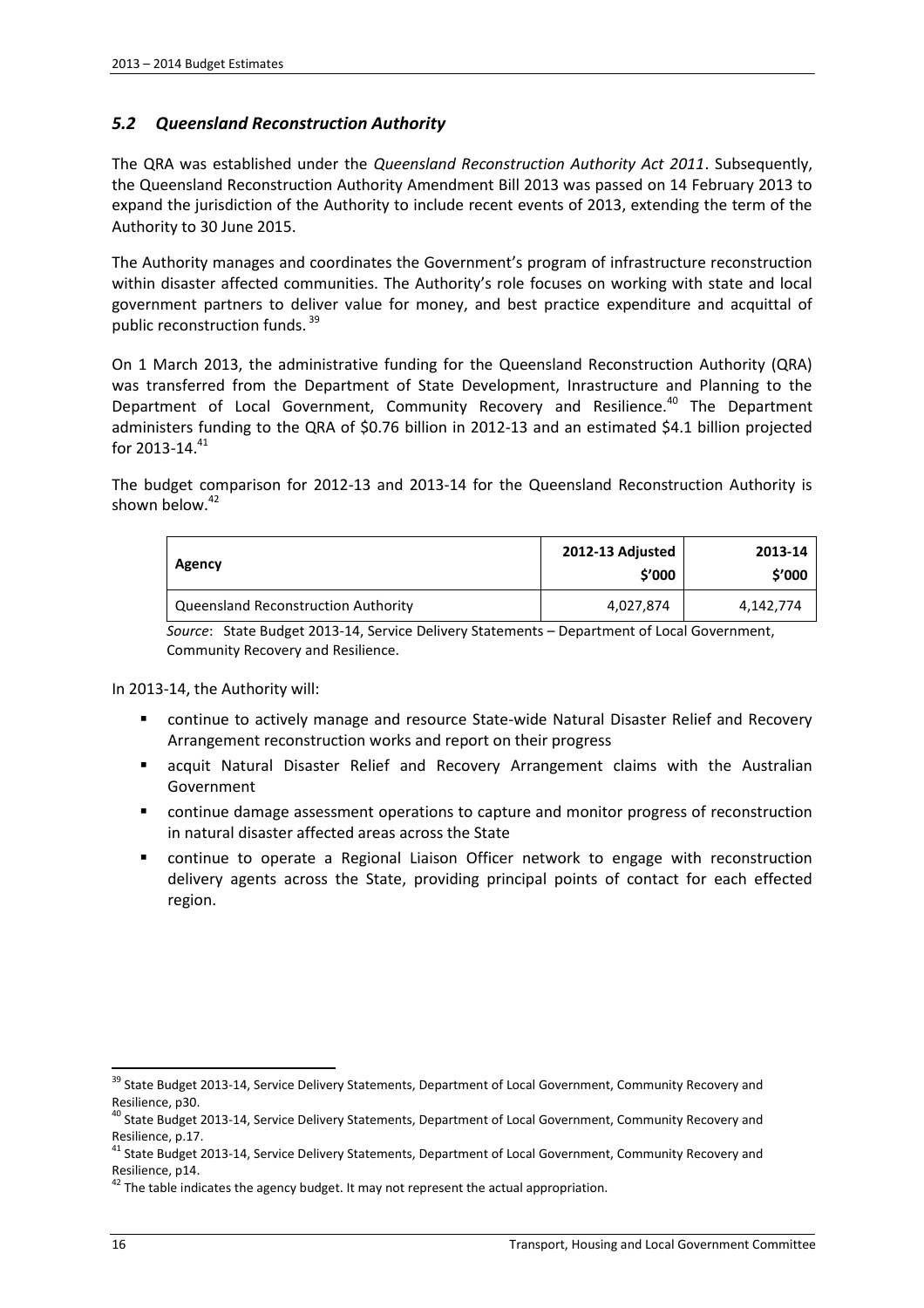#### *5.3 Issues raised at the public hearing – Department of Local Government, Community Recovery and Resilience*

Issues raised by the Committee in relation to the Department of Transport and Main Roads included:

- Brisbane City Council debt levels
- Year in which Legacy Way will turn a profit
- QTC recommendations regarding the purchase by QIC of Legacy Way and the Go Between Bridge
- **Local government efforts to lower debt levels, in general**
- Details of local government debt levels 2013-14 and any concerns for financial viability
- **Advocacy of local government financial sustainability to key government decision makers**
- Initiatives to help councils with financial management
- **The upcoming inaugural Regional Round Table**
- Support for Indigenous councils to manage interests and become financially viable
- Audit results for each Indigenous council since amalgamations in 2008
- Capital grants funding to Indigenous councils in 2013-14
- **Progress with deamalgamations of Councils**
- **Total funds available through the Local Government Grants and Subsidies Program and the** types of delivered from 2012-13
- Compare earlier disasters with the disaster of 2013 in terms of 'getting work out to the market'
- Timelines for and projects approved under the Local Government Grants and Subsidies Program Infrastructure Subsidies (LGGSPIS)
- **Thargomindah integrated community hub (funded under LGGSPIS)**
- **Outline changes to the LGGSP Flood Subsidy program**
- Payment of the Boundaries Commissioner to assess the 19 Council deamalgamation proposals and selective acceptance of the recommendations
- Rockhampton Regional Council financial burden as a consequence of Livingstone Shire Council deamalgamation
- Mareeba local government authority area against deamalgamation from the Tablelands Regional Council
- Redcliffe denied community plebiscite on de-amalgamation frm the Moreton Bay Regional Council
- Contingency plans to support long-term financial viability of re-established councils (Livingstone, Mareeba and Douglas)
- Details of staffing reductions between 2011-12 to 2013-14
- **Processes for monitoring financial viability of deamalgamated councils**
- Material personal interests of councillors
- No. of complaints regarding councillors and effectiveness of the current process
- Red tape reduction via the new *Local Government Act 2009* and the *City of Brisbane Act 2010*
- **Engagement with local governments across Queensland**
- **Responsibility for repairing beach erosion on the Gold Coast**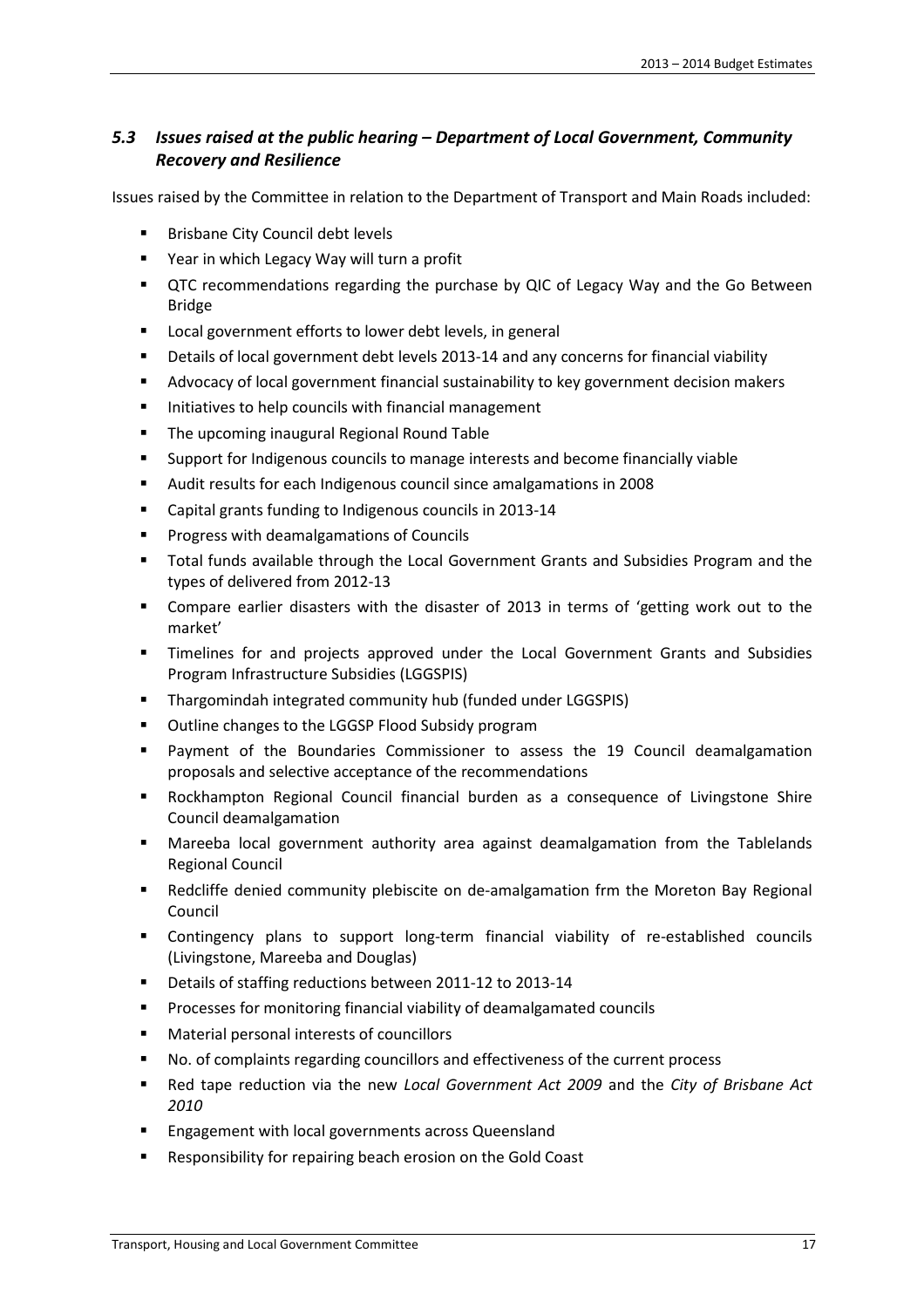- State Government discussion paper 'Infrastructure planning and charging framework review' and reduction of listed 'essential infrastructure'
- **Bundaberg and North Burnett clean-up efforts/progress**
- **EXTER 19 Establishment of the Strategy, governance and resilience division of the Department**
- **Support for mining communities through disaster mitigation and resilience funding**
- Timeliness of approving and releasing local government reconstruction expenditure
- Timeline for completing all reconstruction work and consequences of not meeting that deadline
- Federal contribution under the regional national partnerships agreement, by year since 2010-11
- Commonwealth impediments to future flood recovery
- **Show Societies Grants Program**
- **IMPACT OF SHOTT SHOTTLE BETTER FUNDER**
- Specific Betterment Fund projects such as the Moorabinda Drive betterment project
- **EXECT:** List of projects funded under the Betterment Fund
- Auditor-General-issued qualified audit opinion of \$700-odd million in reconstruction works
- **Development of online resources re local government legislation**
- Implementation of the Queensland Floods Commission of Inquiry recommendations
- **EXEC** Legislative changes to help tackle graffiti
- State Government support for the referendum on recognising local government in the Commonwealth constitution
- **EXEC** Local governments' improvement in performance and corporate governance
- **IMPACT OF DEAVER 19 INCO STATE EXAMPLE 10 INCO STATE:** Impact of delayed ing
- List of local governments evaluated for financial sustainability by the Office of Local Government in 2012-13
- Federal Government funding of the Queensland Reconstruction Authority in 2013-14
- Progress towards the local, state and federal government flood preparedness fund on a 40- 40-20 basis
- Arrangements in place to ensure councils charge both the new emergency fire service levy and the rural fire levy.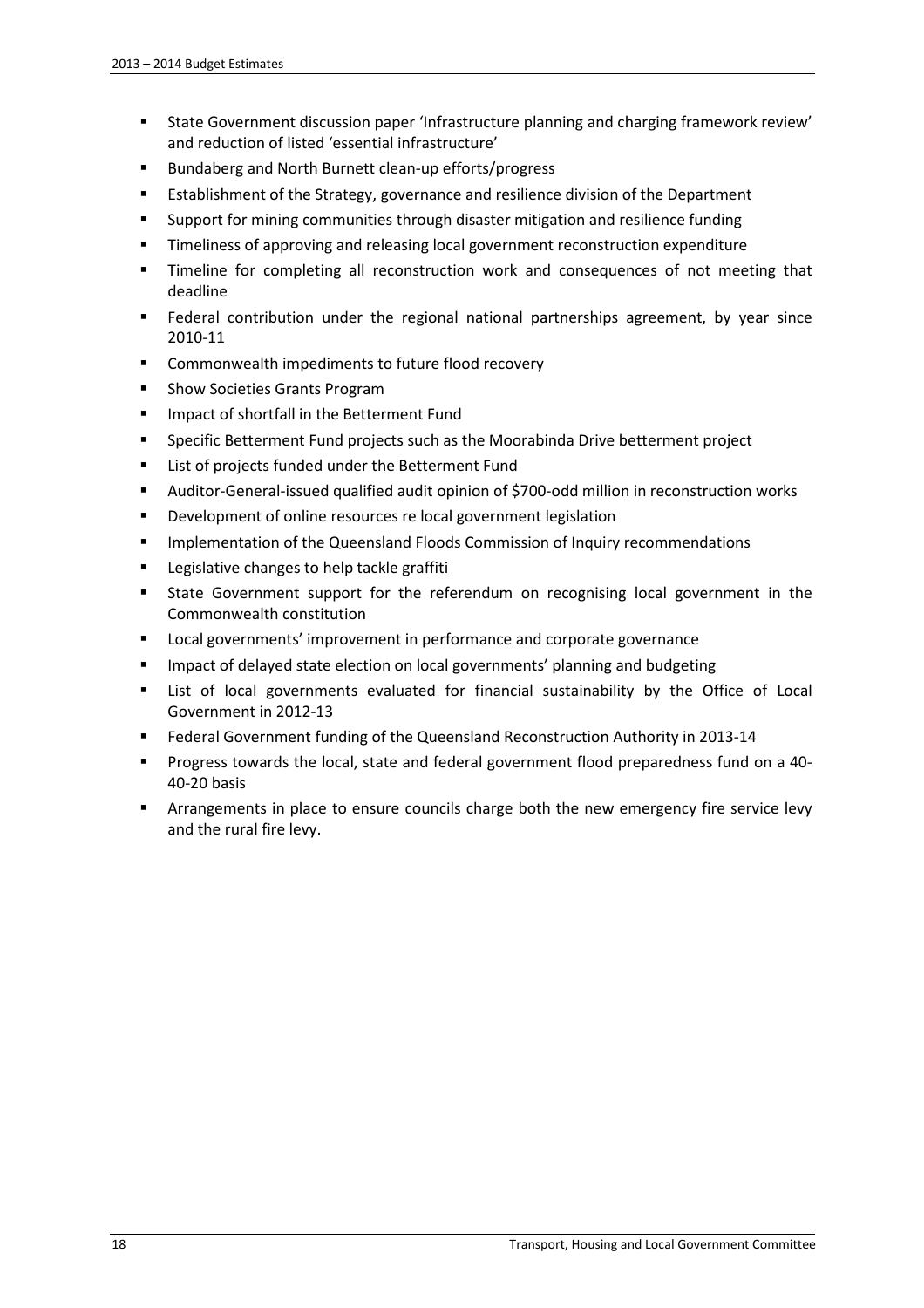# **Transport Housing and Local Government Committee Estimates Hearing 2013**

# **Statement of Reservation**

*The Member for Woodridge submits the following Statement of Reservation. All other Opposition Members that attended the Transport, Housing and Local Government Estimates hearing agree with this statement.* 

# **1.0 Transport and Main Roads**

# **1.1 Questions on Notice**

Once again Minister Emerson's answers to Questions on Notice show that he does not take the estimates process seriously and does not feel that he needs to answer questions that are asked of him by the Parliament. In particular, his answer to question 12 where he was asked to provide a list of projects that had run significantly over time stands out as an example of his disregard for the legitimate scrutiny of the committee.

Instead of providing a list of projects as requested, the Minister advised that 15 out of 113 projects in question had run significantly over time. The Minister refused to name the projects as requested, rather he referred the committee back to QTRIP which contains hundreds of projects. Presumably he believes that this has discharged his duty to answer questions. The Opposition believes strongly that it does not.

# **1.2 Transport**

Minister Emerson was asked about the employment of Departmental Liaison Officers (DLOs) in his office. Despite advising Parliament in 2012 that he 'may' have known one of the DLOs in his office personally before they were appointed, the Minister confirmed at the hearing that he did know one of the DLOs before she was appointed. He further advised the committee that the DLO in question had worked as a volunteer on his past two election campaigns in 2009 and 2012 and that he had had a private meeting with the person after he was sworn in as Minister and before they were appointed as DLO. The discrepancies between the Minister's past statements and the answers given to questions at the hearing are a cause for concern and the Opposition will pursue the issue further through the appropriate channels.

The Member for Rockhampton asked the Director-General of the Department of Transport and Main Roads about the ongoing controversy surrounding the replacement of Transport and Main Roads Regional Director, Mr Terry Hill. The Director-General undertook to provide materials relating to the appointment to the committee. It is noted that these materials will be provided to the committee through the Right to Information process. The Opposition will await the provision of the promised documents.

The Minister used the estimates process to reveal that patronage projections for the Gold Coast Rapid Transit project would be lower than previously thought. Without having seen the updated passenger projections that the Minister was referring to in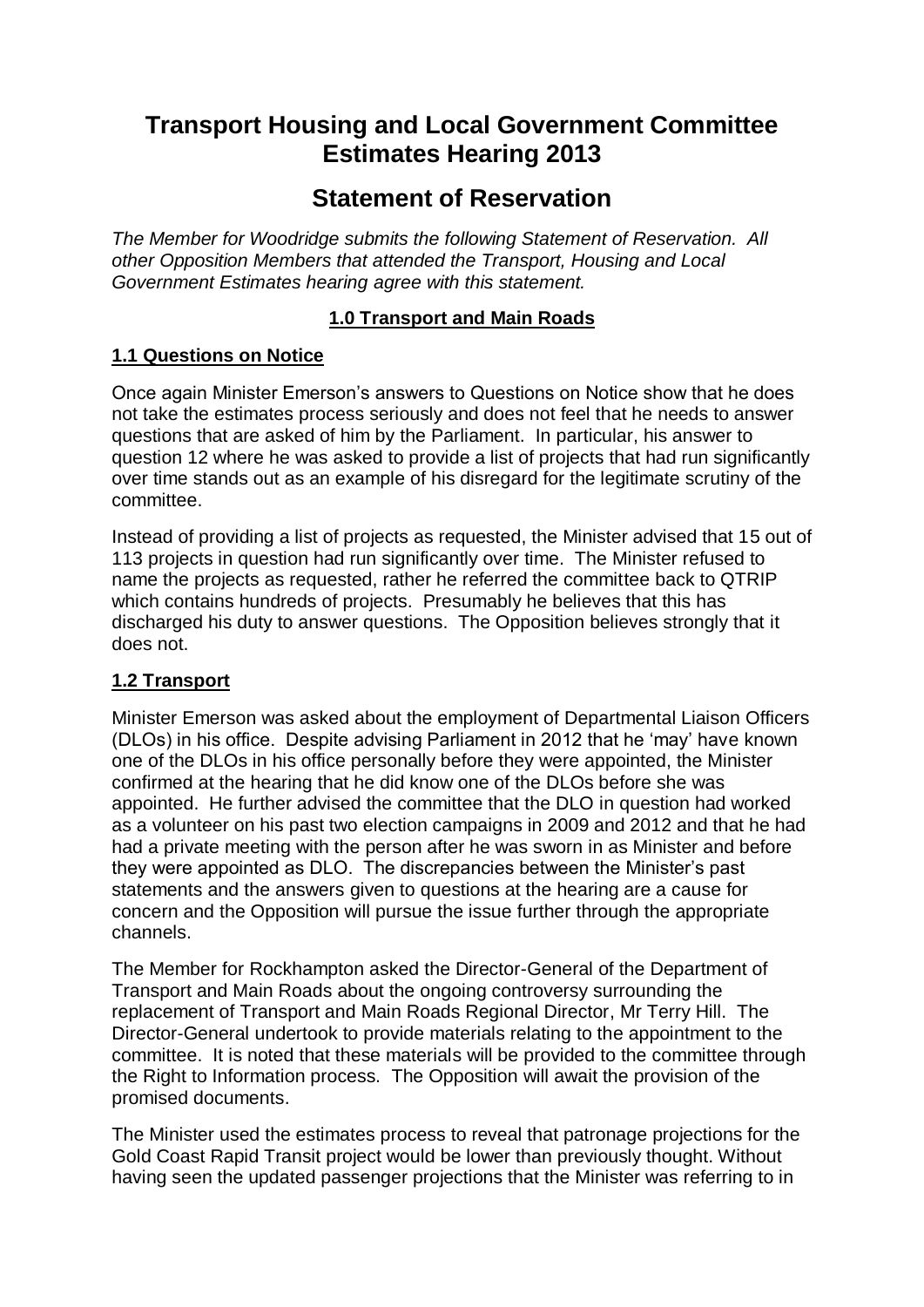order to scrutinize them, the Opposition sincerely hopes that this is not used as an excuse by the Government to abandon the Gold Coast by stepping back from the project as it is currently being delivered or future stages.

# **1.3 Cross River Rail**

The Minister was asked about the Cross River Rail project and the Newman Government's ongoing refusal to cooperate with the Federal Government regarding funding. This is despite the Federal Government agreeing to the terms that were formally requested by the Newman Government. Publicly released correspondence between Minister Emerson and Minister Albanese confirms this. Notwithstanding the facts of the matter, Minister Emerson has sought to confect an argument regarding concessional treatment and proceeded to elaborate on this argument at length to the committee.

The Minister restated the Newman Government's new position that any payment from the Federal Government for Cross River Rail be 100% GST exempt. However, when questioned as to how payments for road infrastructure from the federal Government were treated (for example for the Bruce Highway) the Minister confirmed that they received 50% concessional treatment. It is not surprising, but it is disappointing, that the Minister and the Newman Government have enthusiastically endorsed a proposed funding package from the Federal Liberal-National Opposition for the Bruce Highway with a 50% GST concession but at the same time has rejected and denounced a funding package for Cross River Rail from the Federal Government with the same 50% GST concessional treatment.

It would appear that any offer of a 50% concessional treatment from the Federal Opposition is hailed as a 'win' for Queensland, but the same offer when it comes from the Federal Government is 'short changing' Queensland. The Minister is continuing to play petty politics with Cross River Rail instead of starting work on this nationally-prioritised, shovel-ready project now.

# **1.4 Queensland Rail**

The Acting CEO of Queensland Rail was asked whether his organisation was reviewing the hours of staffing for stations across the CityTrain network with a view to reducing them. The Acting CEO confirmed that this was the case and that the review was due to be completed in August.

Minister Emerson confirmed that the former Chair of Queensland Rail had resigned as Chair in order to contest the CEO position. The Acting CEO later confirmed that the former Chair was the subject of a harassment claim which was investigated internally by Queensland Rail. It is concerning that no announcement was made that Mr Dawe had stepped aside and then resigned as Chair on 16 June 2013 or that he had been replaced in the role by Acting Chair, Mr Geoff Harley.

# **1.5 Public Transport**

Minister Emerson refused to address the fact that on his watch patronage has dropped to its lowest level in five years. Despite being the Minister responsible for more than a year, he consistently refuses to accept any responsibility for matters within his direct control. He continues to peddle the old, tired excuse that it was the fault of the previous Government, whilst ironically last October claiming credit for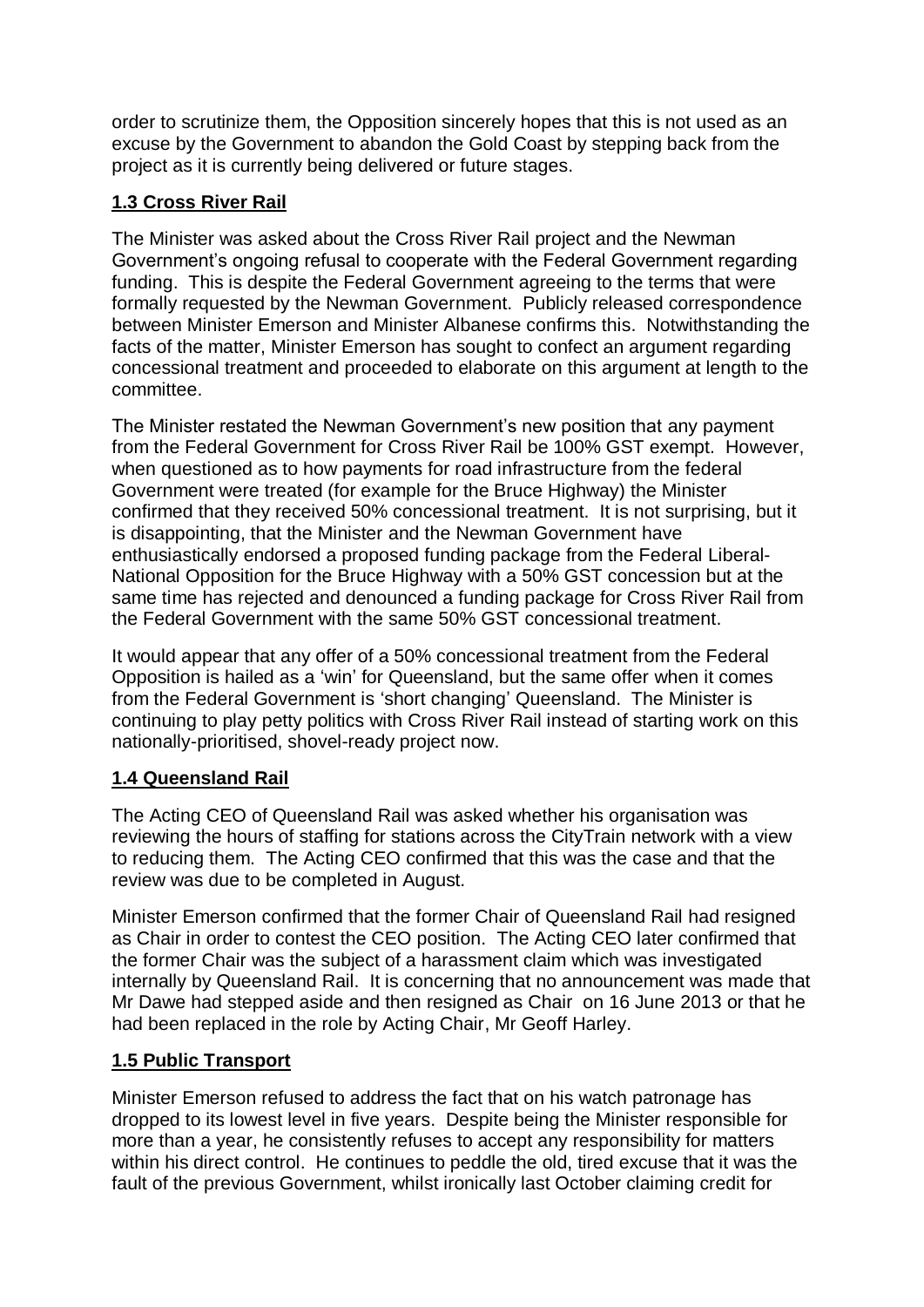what he thought was an increase in patronage figures, claiming it as a win for the Newman Government's policies. When it turned out that he had in fact delivered the worst patronage results since 2007-08, he reverted to blaming the previous Government.

There has been considerable community concern surrounding the amount of violence perpetrated against bus drivers and commuters. However, when asked, the Minister confirmed that the Government would not be installing duress alarms in buses. The Opposition shares the concerns of unions such as the TWU and RTBU regarding driver safety and will continue to advocate for policies to improve driver and passenger safety.

#### **1.6 Main Roads**

The Minister was asked about funding for the Bruce Highway and the Government's election promise to spend an extra \$1 billion on the highway over 10 years. Unfortunately the Minister could not point to this additional funding in the budget forward estimates. When asked further about the Government's endorsement of the Federal Opposition's election commitment to spend \$6.7bn on the Bruce Highway – which would necessitate an extra \$1.8bn in funding from the State Government – the Minister could not point to any additional funding in the state budget, nor could he adequately explain whether all of the money promised was new money or whether it was what the Government calls 'base funding.'

The Minister was asked about the Queensland Transport and Roads Investment Program (QTRIP) and the fact that funding had declined in QTRIP this year compared to last year. The Minister did not adequately address this point. The facts are that less is being spent this year compared with last year.

Considering first the National Network, excluding NDRRA funding total funding for the National network will be \$1.258bn in 2013-14. This is down from \$1.568bn last year and represents a reduction of \$310m. Importantly, maintenance spending for the National road network in Queensland will decline from \$218.3m last year to \$148.3m this year. Looking at the State Network, excluding NDRRA funding, the total funding for the state network will be \$1.652bn in 2013-14. This is down from \$1.813bn last year and is a reduction of \$161.6m. Importantly, construction and project spending will decrease from \$1.293bn last year to \$1.070bn.

In relation to RoadTek, the Minister confirmed that 522 jobs had been lost in RoadTek since the Newman Government came to office. The Opposition holds concerns that RoadTek will no longer be able to respond as quickly as it has done to natural disasters with this severely reduced workforce. The Minister was also asked to address recommendation 33 of the Costello Report which relates to the outsourcing of RoadTek operations in regional Queensland. The Government has officially accepted this recommendation and the Minister failed to guarantee that RoadTek jobs in regional areas would not be outsourced, only saying that his position "at this moment" was to retain the status quo in regional Queensland. This response contradicts the Government's official response to the Commission of Audit in terms of recommendation 33 as well as the overall intent of the Government's approach to 'contestability'.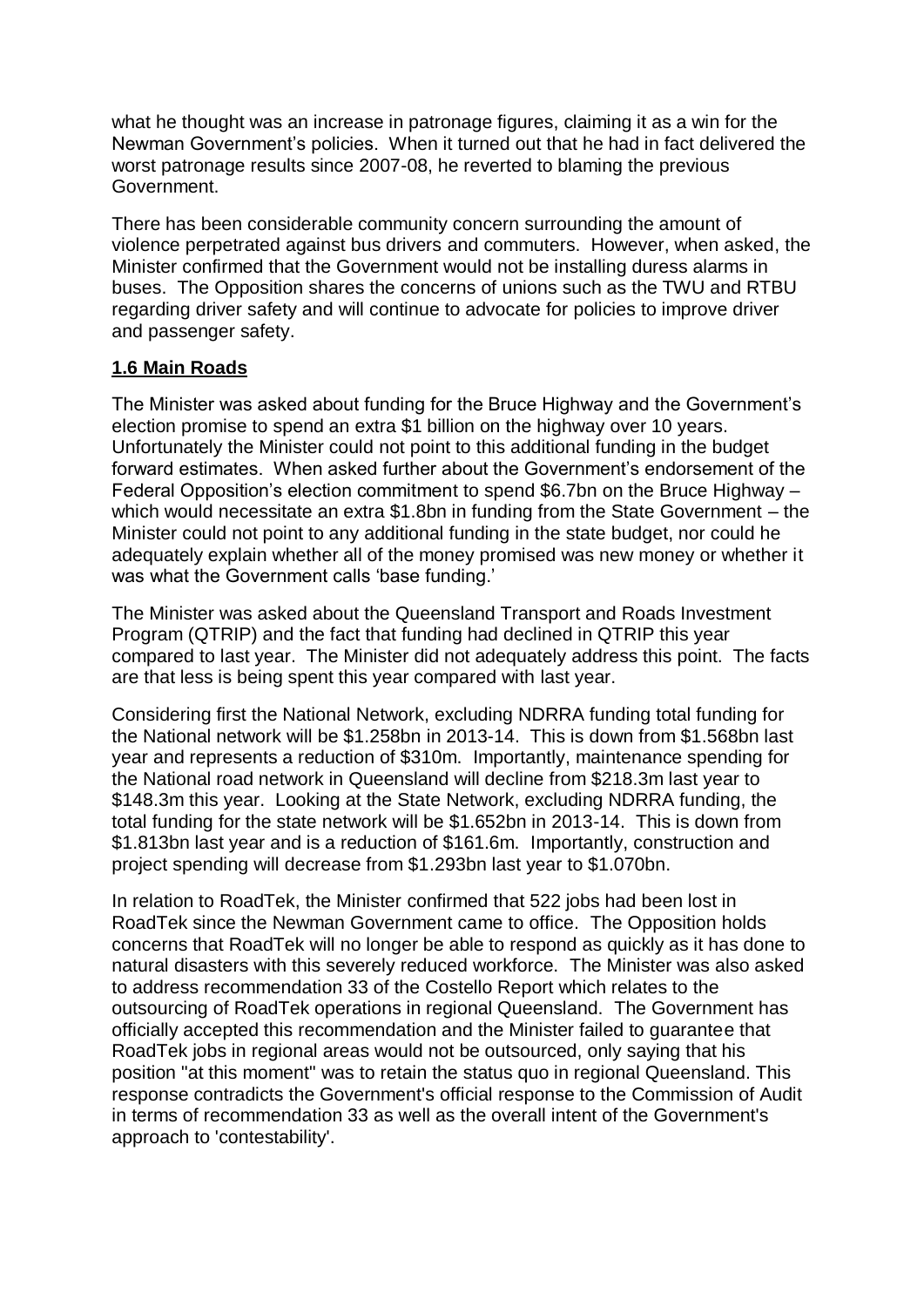# **2.0 Housing and Public Works**

## **2.1 Building Services Authority**

The Opposition asked the Minister a series of questions regarding the review of the Building Services Authority (BSA) that is being undertaken by the Newman Government. The Minister was able to advise that the cost to government of the review of the Parliamentary Committee report into the BSA by the expert panel appointed by Government was \$372,000. The Minister was asked whether the people appointed to the expert panel had experience in a broad range of areas. The Opposition notes that the panel appointees have considerable experience in the building industry, but nonetheless there are certain aspects of the industry in which they had no direct experience.

The Minister and his officials acknowledged that KPMG was heavily involved in the expert review panel after having previously prepared the KPMG report into the BSA commissioned by the previous Government. Since that initial KPMG report there has been a parliamentary inquiry and an expert panel appointed at a cost of \$372,000 to review the findings of the parliamentary inquiry. The Opposition is therefore concerned that there is an element of repetition in the process surrounding the review of the BSA.

It is noted that the Minister stopped short of committing to not doing anything arising out of the review into the BSA that would jeopardize the financial sustainability of the BSA or whatever bodies will succeed it.

# **2.2 Printing of Betting Slips**

The Opposition questioned the Minister regarding the closure of Goprint and the outsourcing of secure work previously undertaken in the public sector. The Minister was asked whether at the time tenders were called for the reserved services of printing of election ballot papers, the budget papers and betting tickets for bookmakers, whether anyone was granted the tender for betting tickets. The Minister was unable to satisfactorily answer this question or any other on this topic. The Opposition considers the Government's handling of this matter has been totally incompetent. Every time questions have been asked regarding this issue the Government has attempted to obfuscate and avoid answering legitimate questions.

# **2.3 Public Works Capital Spending**

The Opposition raised a range of legitimate concerns at the estimates hearing regarding the management of the Public Works capital budget and reductions that have been made in capital spending this year on top of those already made. The Government was unable to satisfactorily explain time overruns for certain capital projects as well as significant capital budget reductions on top of an underspend of last year's allocated capital budget.

# **2.4 Housing**

The second year of Estimates for the Newman LNP Government with a new Minister for Housing and Public Works, to replace the first one who lasted only 7 months and 12 days. However, it is unfortunate that with a new Minister has not brought a fresh approach to housing, but rather continues the same approach that has been evident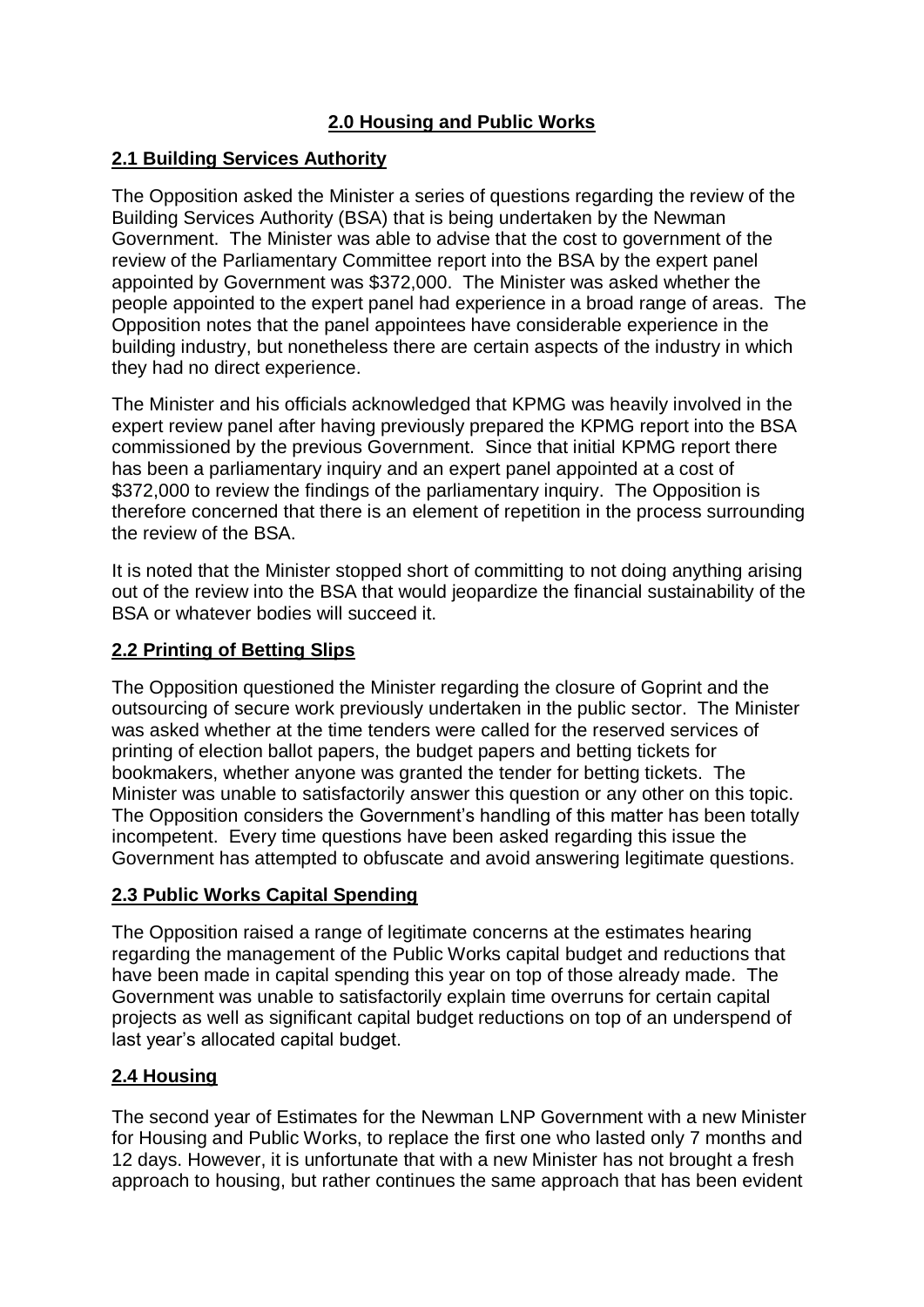since the LNP Government came to power: defunding vital frontline services, putting the fear into public housing tenants, and privatising various parts of the department, including but not limited to caravan parks.

## **2.5 Social Housing Upgrade Activity**

It is concerning to note the number of zero dollar amounts in the "social housing upgrade activity costs by region" table for 2013-14, as provided in the Minister's response to Estimates Question on Notice, Number 12.

It is even more concerning to note that no funding has been allocated for security and community lighting for the Southern Region, Brisbane and North Coast Region, Central Region and Northern Region for 2013-14. In addition, it is disturbing to find that the Southern Regional, Brisbane and North Coast Region did not receive funding to upgrade security and communal lighting in last year's budget either.

When pressed on the issue, the Minister stated that he was *"committed to making sure that the highest levels of social housing standards are kept right across-the board, no matter where you live".* These comments are surprising, considering that the Minister has presided over a budget that has provided no further funding to vital upgrade activities, not only for this financial year, but over two consecutive financial years.

The Minister reiterated his support for the funding allocations for social housing upgrades by indicating that he believes that if *"there is no money allocated for the upgrade of security screens in those areas it has been deemed that there is no upgrade necessary".* Even when provided with an opportunity to clarify these comments, the Minister stood by them, despite common sense indicating that his statement is unlikely to reflect the real reasons behind low funding allocations.

While the Minister believes that he has done enough to ensure the safety of social housing tenants, the Opposition believes that there is scope for more funding to be directed to this area to ensure that social housing tenants feel safe and secure.

#### **2.6 Tenant Advice and Advocacy Service**

The Tenant Advice and Advocacy Service (TAAS) provides a vital frontline service to not only residents residing in public housing but also to those in the private rental market. Therefore, it is perplexing and concerning that the new Minister for Housing and Public Works has continued to the previous Minister's decision to defund this vital service.

At the conclusion of the former Minister's relatively short role as Minister for Housing and Public Works, the community and, indeed, all TAAS workers were optimistic that the new Minister would change his predecessor's decision. Unfortunately, those hopes were not realised.

It should be noted that the Minister has been quoted in multiple news sources, including the *Queensland Times* on 17 April 2013, in an article entitled "Closure of TAAS is Maggie Thatcherism on steroids", as saying: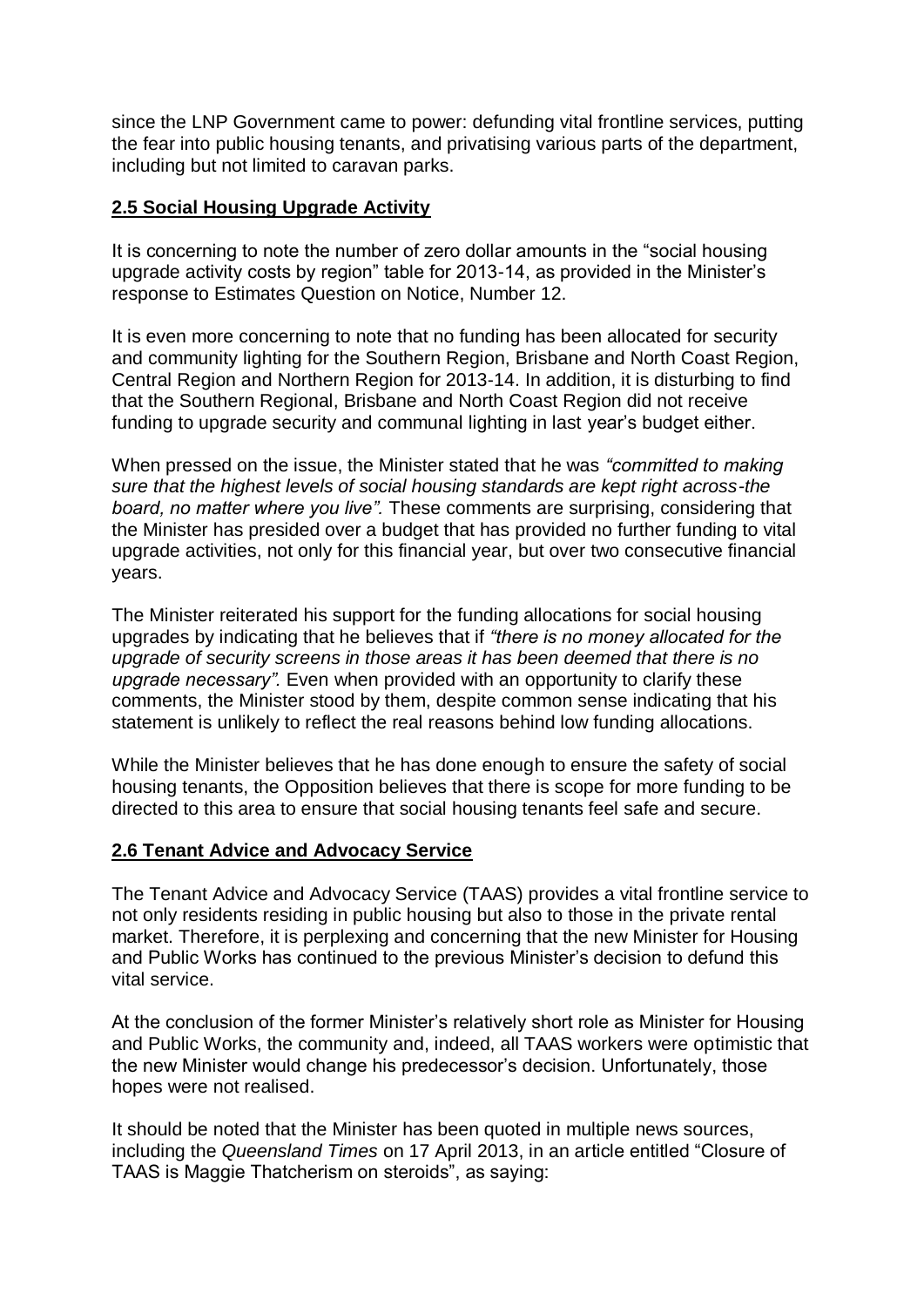*"The services provided by TAAS are available through other government agencies like the Residential Tenancies Authority…"*

However, Department of Housing and Public Works briefing material, dated 28 August 2012, signed by the first LNP Minister for Housing and Public Works, Dr Bruce Flegg, released under Right to Information laws, states:

*"As the Residential Tenancies Authority is only able to provide basic information on a tenant's rights and responsibilities and not provide more tailored assistance, it has been identified that there will be a service gap …"*

The briefing note continues by stating:

*"The Residential Tenancies Authority has advised that as regulators of the industry, it would be a conflict of interest for it to also manage the delivery services … and that this function is not its core business".*

Therefore, it is perplexing to keep hearing the Minister state that the Residential Tenancies Authority can replace the role of TAAS, even though the Minister's own departmental briefing note has indicated that there will be a service gap and a conflict of interest, if some or all of the services are run by the Residential Tenancy Authority.

With the TAAS service assisting approximately 80,000 households, with around 100,000 pieces of advice being provided by telephone and face-to-face contact in any given year, it begs the question how the Residential Tenancy Authority will be able to provide the same high level of service that TAAS currently does.

We note with interest the answer provided by the Minister for Housing and Public Works, to Question on Notice, Number 472 of 2013, which states that there will be a "*saving of \$5 million from 2012-2013 [which] will be redirected into the department's social housing capital works budget to deliver new accommodation in high needs areas of the State"*. While the Opposition supports the development of new social housing, we have concerns that the savings will only deliver *"up to 20 new units of accommodation to Queenslanders in need of social housing".*

It just does not make sense, to defund a vital frontline service, with proven success measures, which supports thousands of residents in public and private housing across the State, remain in their accommodation and not become homeless, to then use that money to only develop 20 new units, which will support far fewer people.

Thankfully the Federal Labor Government recognises the benefit of the Tenant Advice and Advocacy Service and has provided emergency funding to keep the services open until the end of 2013. The Opposition will be monitoring this issue closely and urges the Newman Government to restore funding to the Tenant Advice and Advocacy Service.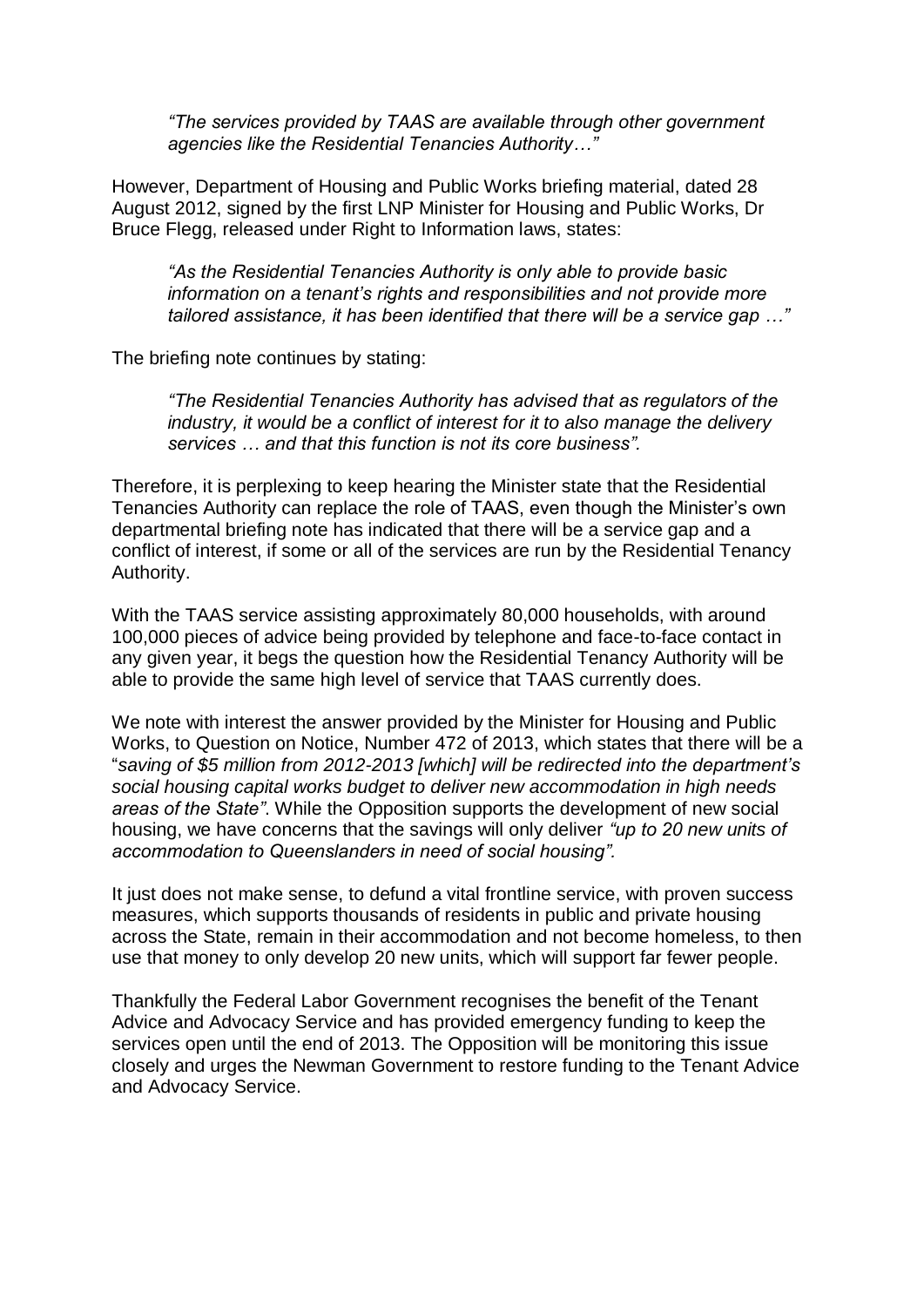# **2.7 Home Assist Secure**

The Opposition is concerned, but not surprised, by the LNP Government's decision to remove services that support the elderly in our communities. The Home Assist Secure service is a vital frontline service which helps the elderly remain in their homes, by allowing odd jobs around the home be done at minimal cost.

For years, lawn mowing services were provided under the program from time to time. At the 2012 Estimates, under the former Minister for Housing and Public Works, Dr Flegg MP, an answer to a question on notice about the service included the following statement:

*"Lawn mowing provisions within the program specifications remain the same as offered in 2011-12".*

However, the new Minister for Housing and Public Works, Mr Mander, has made it clear that he does not believe that elderly residents should be entitled to have assistance in getting their lawn mown. This was made clear in a communiqué fact sheet entitled 'Home Assist Secure Changes', which indicates that lawn mowing is no longer provided.

This development is disappointing and will have a serious impact on the lives of many elderly residents who are unable to obtain the services they need to keep their yards in order, due to the rising cost-of-living pressures placed on them by the LNP Government.

# **2.8 Caravan Parks**

It is disappointing to note that with regard to the government's decision to sell off three government-owned caravan parks, the Minister dismissed the concerns of the residents, in particular the residents of the Monte Carlo Caravan Park.

Upon questioning of whether or not the residents' submission was being considered or taken seriously, the Minister responded:

*"They provided some sort of submission, I believe, before I made my decision and so as far as I was concerned that made their submission null and void and it was no longer relevant …"* 

The residents of the Monte Carlo Caravan Park have gone to great lengths to provide a submission to the department and it is believed that they had made several representations to the department, the former Minister and the current Minister, but their representations have fallen on deaf ears. The Minister should allow his department to consider the residents' submission in relation to the future of their caravan park.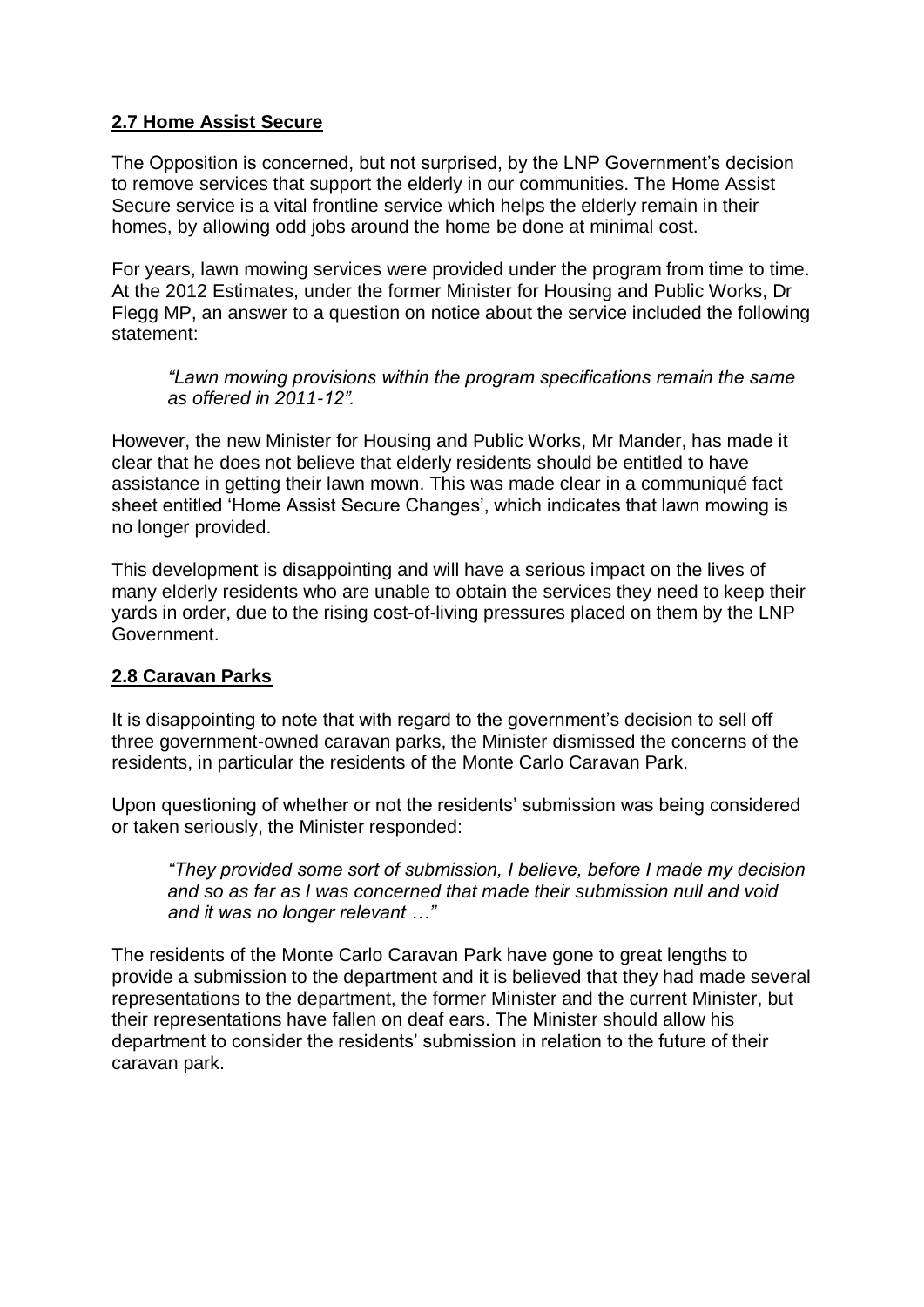## **2.9 Housing 2020 Strategy**

On the morning of the Estimates Hearings, the Minister rolled out his new plan to combat housing and homelessness issues in Queensland, titled Housing 2020. This strategy has many concerning elements contained within it.

The Minister claims that he wants to prevent people from entering the social housing market and assist them in entering the private rental market. However, this policy, just like many others, is another example of policy on the run, as many people who currently reside in social housing properties do not earn enough to qualify for private rental dwellings, as was pointed out through Opposition questioning.

It was clear that the Minister did not fully understand his own policy. When asked to table the implementation plan of his Housing 2020 strategy, he asked for clarification and then stated that the implementation plan was contained within the Housing 2020 strategy document. However, the Minister was later corrected by the Director-General in the dying minutes of the Estimates Hearing when he stated:

*"With respect to the Housing 2020 strategy and the implementation plan, the implementation plan is around the strategy. We have to operationalise that strategy and put the dollars against it."*

These comments indicated that there was indeed no implementation plan at that time and showed that the Minister was unaware of the complexities involved in developing and implementing policy.

Another major concern of the Opposition relates to the staff of the current Housing Service Centres, which are located across Queensland. These staff are highly trained and skilled individuals who have worked for many years to help Queenslanders get a roof over their heads. Now, with the transitioning of up to 90 per cent of the management of housing to the non-government sector, under the Housing 2020 Strategy, these government employees face the prospect of having their jobs cut.

The Minister tried to assure the Estimates Hearing that the current government workers would be safe; however he ended his remarks by saying:

#### *"If they are passionate and are doing as good a job as I think they are doing, they will be snapped up by these community housing organisations".*

The use of the term 'snapped up' is deeply concerning as it means that none of the government workers in the Housing Centres have security and will have to fight for a job, when the management is transferred to the non-government sector. This effectively means that these public servants will be sacked from their public servant jobs.

This new policy announcement by the Minister and the LNP Government means that tenants right across Queensland no longer have security in knowing that they have a house to live in. With an ambitious target of 250,000 people to enter the private rental market, no one will be left alone.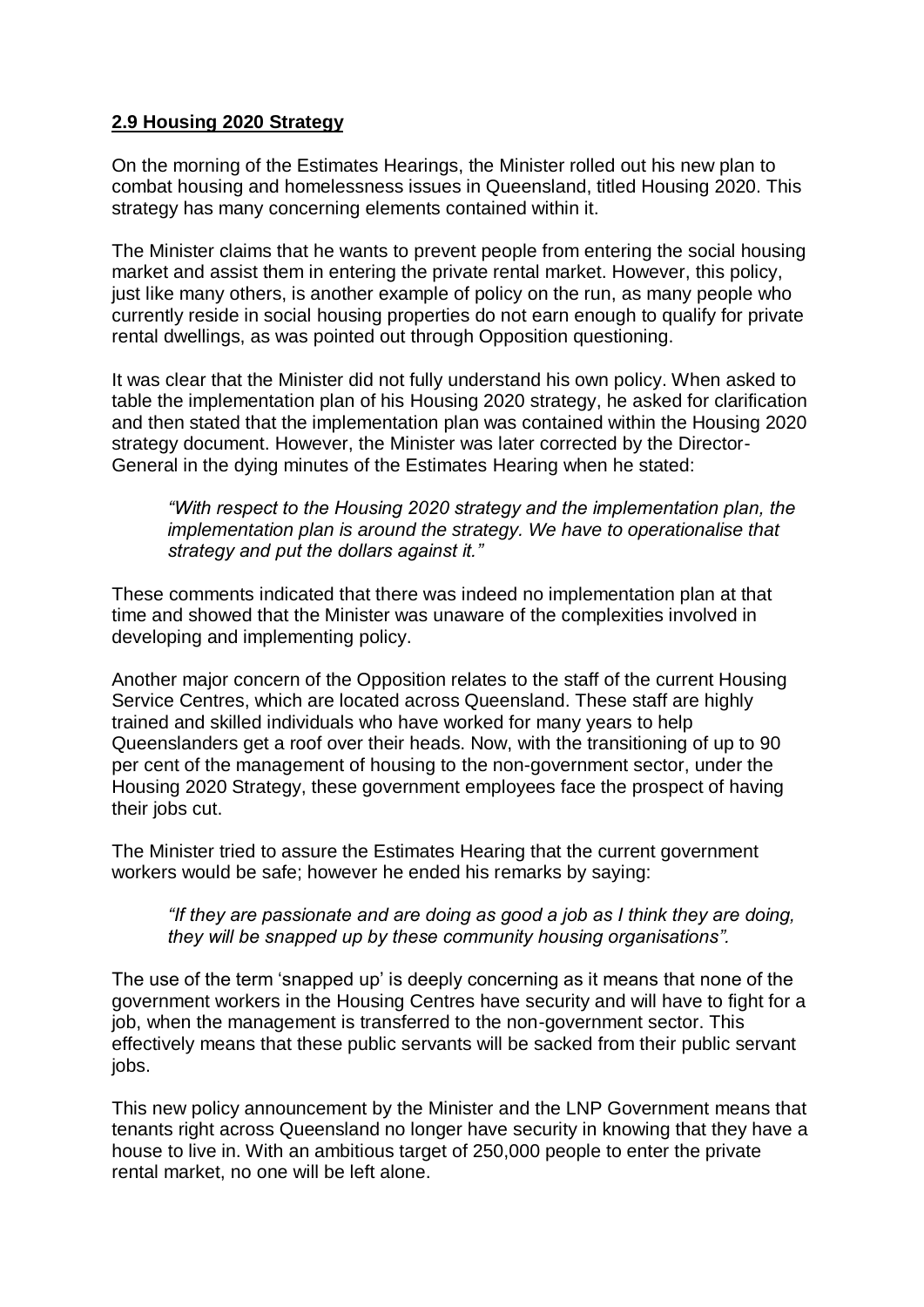The Opposition will continue to monitor the actions of the Minister and the LNP Government with regards to housing, to ensure that everyone is looked after and gets a fair go.

# **3.0 Local Government**

# **3.1 Brisbane City Council Debt**

Minister Crisafulli refused to engage with questions on the issue of the debt accrued by Brisbane City Council. Despite being the Minister responsible for the financial sustainability of local councils in Queensland, the Minister did not seem concerned that despite having only 25% of the state's population, Queensland Treasury Corporation half-yearly report for December 2012 details that total debt outstanding for the Brisbane City Council is \$2.04 billion or 33 per cent of all local government debt in Queensland. In the Queensland Treasury Corporation review it also reveals that debt for the Brisbane City Council is projected to increase from \$389.188 million in the financial year 2009 to \$2.415 billion this financial year—an increase of 521 per cent. In comparison, the projection for state government debt under the previous government was an increase of 84 per cent over the same period.



A table outlining the increase in Brisbane City Council's debt is below.

Data sourced from 2012 QTC Credit Review. Debt is forecast by BCC for QTC.

This significant and increasing level of debt raises questions as to the ability of the Premier and Treasurer as economic managers as both have been responsible in recent times for the budget of Brisbane City Council.

# **3.2 De-amalgamation**

The Minister was asked about his decision to override the recommendations of the Boundaries Commissioner and allow certain Local Government Areas to proceed to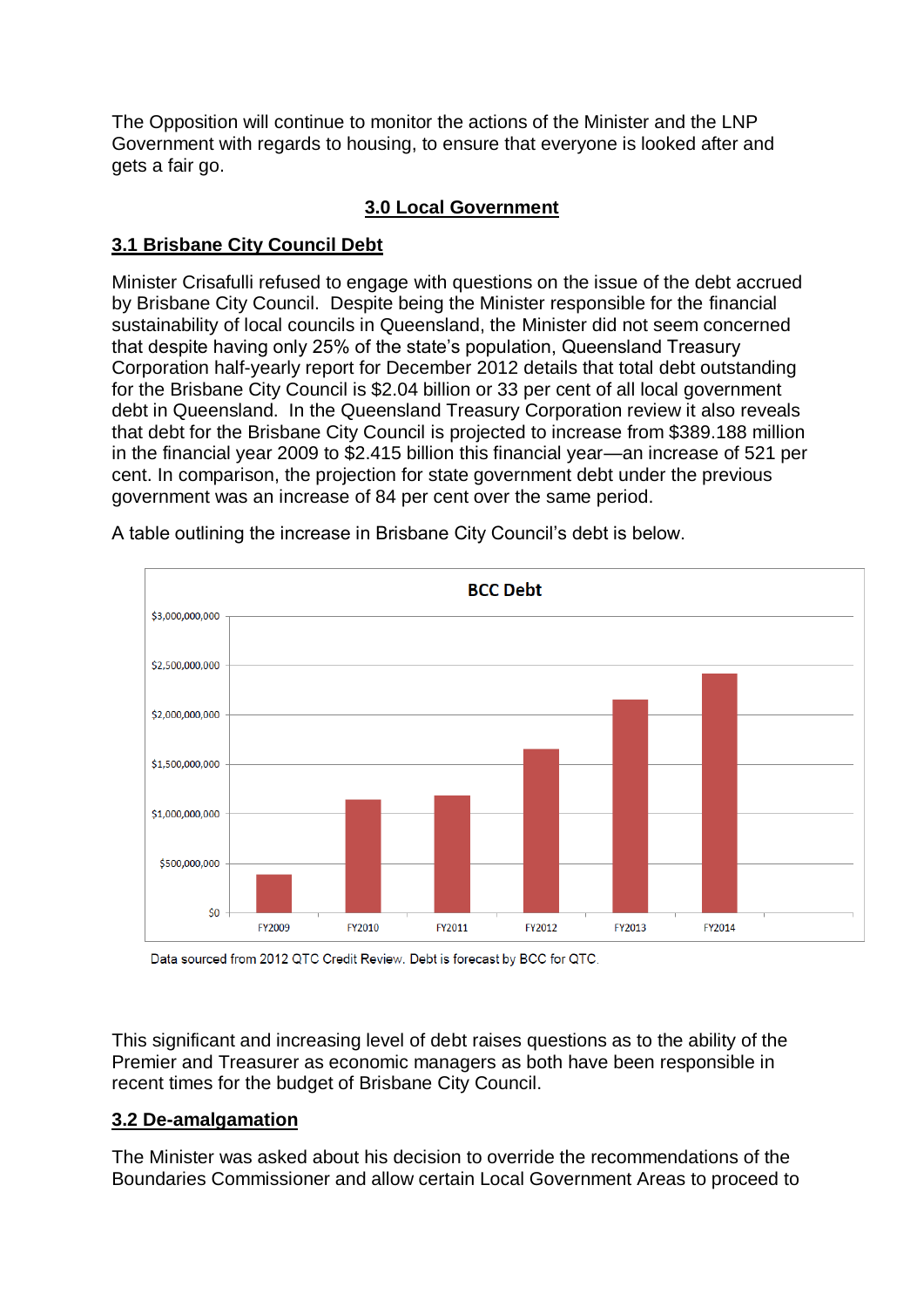a poll despite Queensland Treasury Corporation assessing their prospects of financial viability as doubtful. Additionally, in the case of Rockhampton Regional Council, its residents were not allowed to vote on the de-amalgamation proposal even though it will leave their council financially unsustainable. In their report the Queensland Treasury Corporation recommended that, '[t]he remaining RRC has been evaluated as unsustainable. A de‐amalgamation would result in an unwarranted financial burden on ratepayers. In this case, a poll is not recommended.' Needless to say this recommendation was ignored.

The Minister argued that because the previous Government had not conducted votes on amalgamations the Newman Government was excused from giving affected Queenslanders a say. Notwithstanding his rhetoric about giving everyone a say about de-amalgamation, the hypocrisy of his argument seemed to be lost on the Minister.

The Minister did confirm that the appointment of administrators would be considered by the Government should any of the new councils fail financially. It remains to be seen whether this will be required given the Minister ignored expert advice and went ahead with de-amalgamation polls at the risk of creating financially unsustainable councils.

With respect to the residents of Kuranda and the surrounding communities in the new Mareeba Regional Council, the Minister agreed to meet with residents further to discuss their concerns but only if they agreed to remain as part of the new Mareeba Local Government Area. The Minister has therefore refused to reconsider their request to remain a part of Tablelands Regional Council.

# **3.3 Gold Coast Beaches**

The Minister confirmed under questioning that he had discussed the issue of erosion on Gold Coast beaches with the Mayor of the Gold Coast. He also confirmed that the State Government would not be considering any financial assistance to council in order to repair the ongoing damage. This means that ratepayers will shoulder the full burden of having to continually repair Gold Coast's beaches.

#### **3.4 Infrastructure Charges**

The Minister was asked about infrastructure charges and a discussion paper being managed by the Department of State Development, Infrastructure and Planning which could see infrastructure charges reduced. Whilst it was appreciated that the Minister was commenting on a matter not directly within his portfolio this issue does impact on the financial capacity of councils to deliver much needed infrastructure. The Minister could not confirm that his Department had modelled what impact a reduction in infrastructure charges would have on the viability of councils or their ability to deliver infrastructure. This was disappointing and the Opposition will continue to monitor this area to ensure that an appropriate balance is achieved in infrastructure charging.

#### **3.5 Reconstruction**

The Minister showed obvious concern when questioned about the deadline for reconstruction, however, he was not able to articulate any strategies that were being employed by the government to ensure that the deadline for reconstruction projects